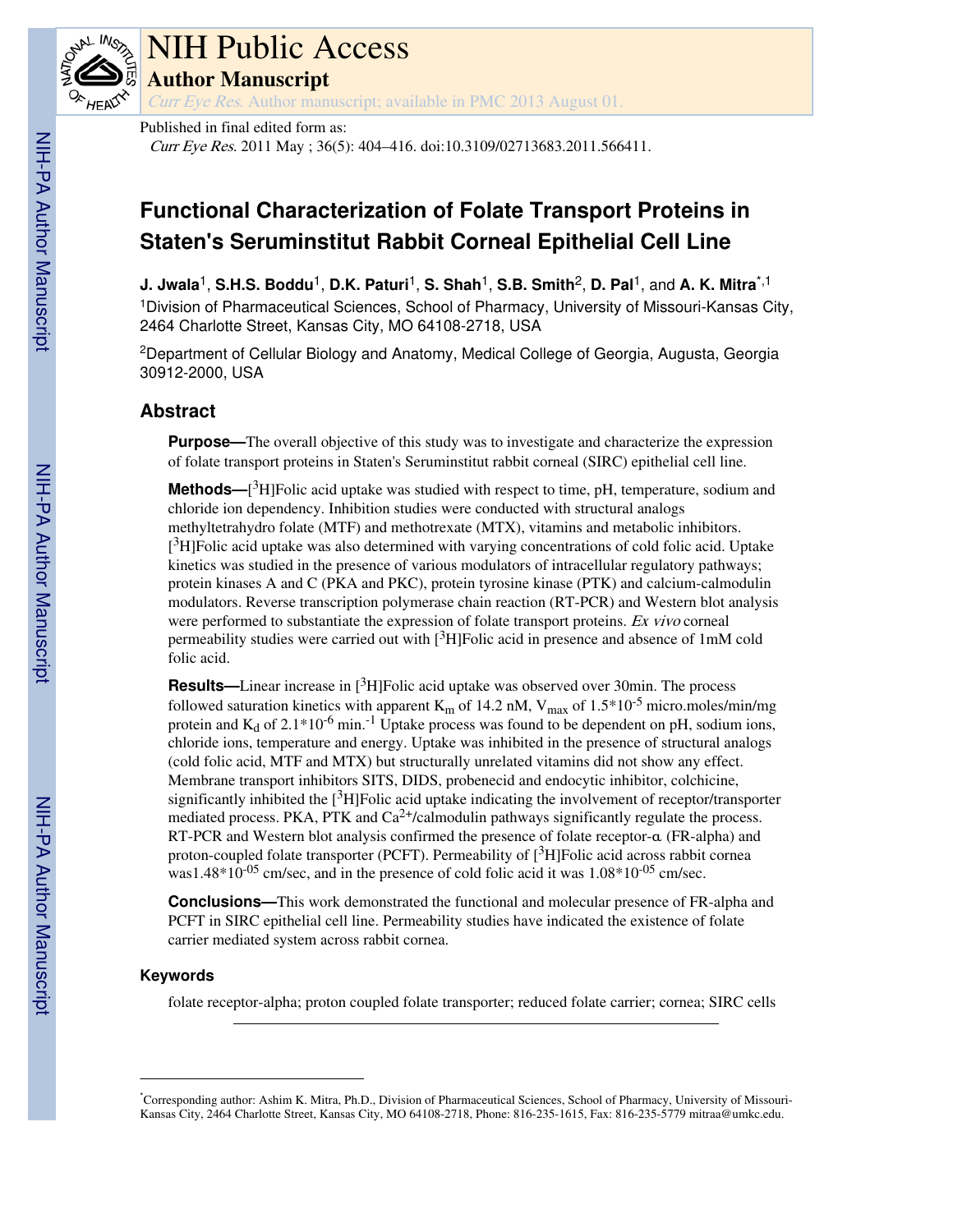## **Introduction**

Folate is a water soluble vitamin  $B_9$  that occurs naturally in food, and folic acid (FA) is the synthetic form of this vitamin. It is found in food supplements and this vitamin plays an essential role in a variety of vital cellular processes. The compound aids in growth, differentiation and homeostasis of mammalian cells. It acts as a coenzyme for synthesis and repair of DNA, RNA, and proteins.<sup>1</sup> FA also plays a vital role in the interconversion of amino acids such as serine and glycine; and biosynthesis of nucleic acids such as adenine, guanine, thymidine and inosine.<sup>2</sup> It plays an important role in the development of visual system, and deficiency of FA results in loss of visual function due to optic neuropathy and nutritional amblyopia.<sup>3</sup>

Several transport systems have been recognized on the cell membranes that play a critical role in internalization of folates. Every system employs a definite set of membrane proteins that binds to their respective substrates with high affinity and specificity.<sup>2</sup> These systems are classified into two types: a) membrane channels or carriers that vectorially drive the molecules, and b) endocytotic vesicles that internalize the molecules. These transporters, due to high efficiency, are often secluded from supplementary molecules in the cell membrane to form domains that are enriched with that transporter species. The transport systems can be distinguished by their preference to a variety of folate compounds as substrates, and more over by differences in temperature and pH dependent uptake. 2,4,5 Three distinct cellular mechanisms for the transport of folate have been identified: folate receptors (FR), reduced folate carrier (RFC), and the newly identified proton-coupled folate transporter (PCFT). Folate receptors are highly specific forms of folate binding proteins, which are fastened to the cell membrane by glycosylphosphatidylinositol (GPI) residues. FR is coded by two specific genes (FR  $\alpha$  and FR  $\beta$ ) with differential tissue expression.<sup>6</sup> After binding to FR, the folate receptor-complex is internalized into the cell by an endocytotic process. FR contains about 240-260 amino acids and has a molecular mass in the range of ∼28-40 kDa, reflecting the extent of glycosylation. The receptor displays much greater affinity for non reduced folates, such as folic acid, over reduced folates like methotrexate (MTX) and methyltetrahydrofolate (MTF). RFC is a 57-65 kDa integral transmembrane protein which shows high affinity for N5-methyltetrahydrofolate (MTF). Reduced folate transporter (RFC) belongs to the SLC19 family of solute carriers (SLC19A1).<sup>1</sup> RFC functions as an anion exchanger operating optimally at pH 7.4. Its activity and folateconcentrating ability are lower at reduced pH.<sup>1</sup> PCFT is a newly described folate transport protein that is encoded by the SLC46A1 gene. Recently, Goldman's laboratory has discovered the molecular identity of PCFT transporter which is genetically unrelated RFC.<sup>7</sup> It is a proton-coupled, electrogenic transporter and works optimally at low pH. PCFT is reported to have a molecular weight of 50-65 kDa, depending on the extent of glycosylation.<sup>8</sup> It is also known as heme carrier protein 1 (PCFT/HCP1) and has been identified as a transporter that mediates the translocation of folates across cellular membrane.<sup>8</sup>

The purpose of this study was to investigate and characterize the expression of folate transport proteins in Staten's Seruminstitut rabbit corneal (SIRC) epithelial cell line. In vitro uptake studies were performed in a rabbit corneal cell line, SIRC. This cell line has been widely considered as a model corneal membrane for evaluation of corneal physiology, immunology, toxicology, and transport. SIRC cell line forms 5-6 layers of epithelium in culture as characterized and reported previously from our laboratory. Thus it serves as a good *in vitro* model for the corneal epithelium.<sup>9</sup> SIRC has not been investigated previously for the presence of folate membrane transporters/ receptors. Herein, we determined kinetic parameters of folic acid, in SIRC cells to identify folate transport proteins on the corneal epithelium. These results were further confirmed by reverse transcriptase polymerase chain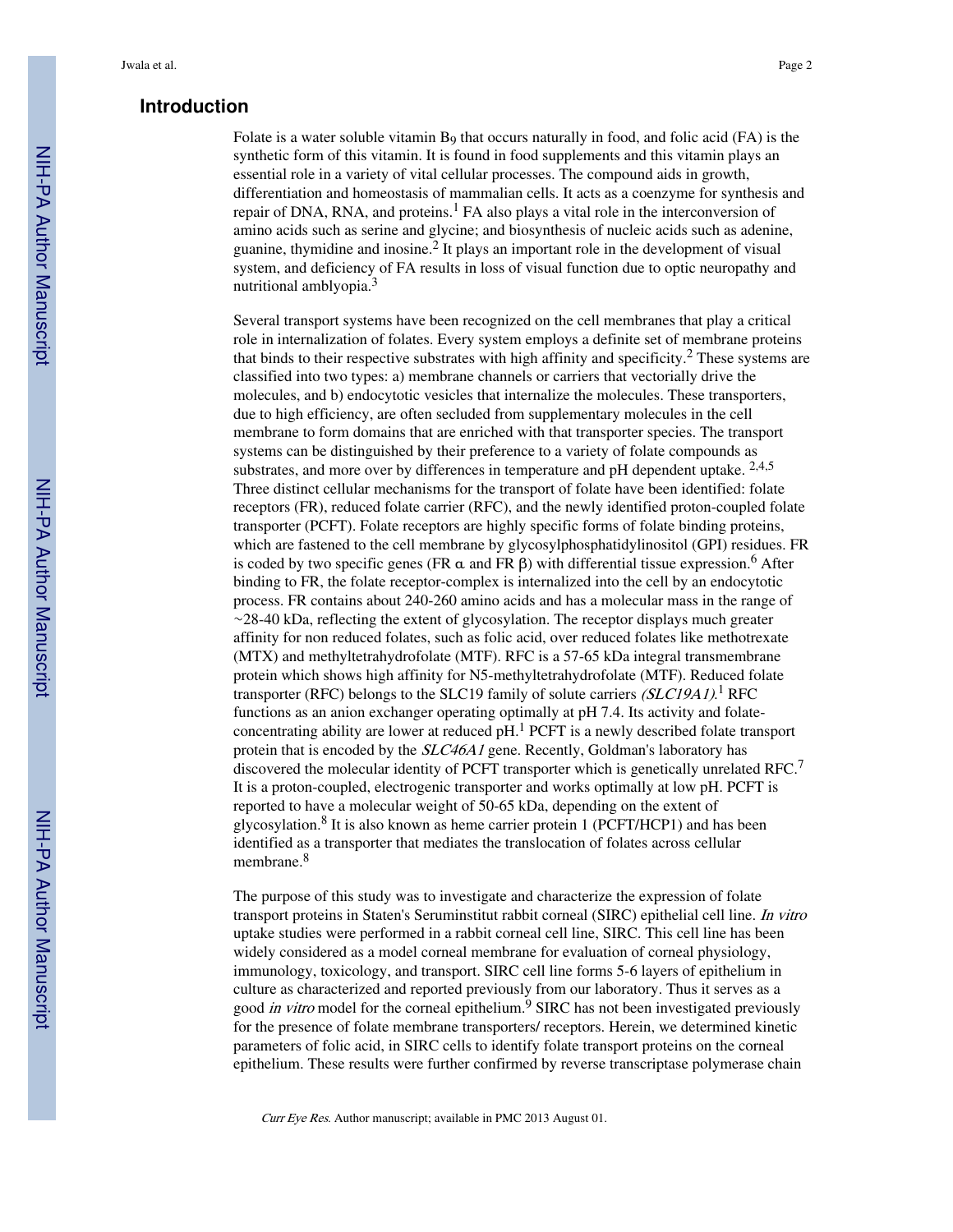reaction (RT-PCR) and Western blot studies. Transport studies were also conducted on freshly excised rabbit cornea.<sup>10</sup>

# **Materials and methods**

#### **Materials**

[<sup>3</sup>H]Folic acid (50 Ci/mmol) was purchased from Perkin-Elmer (Boston, MA). Unlabelled folic acid, methyltetrahydrofolate (MTF), methotrexate (MTX), biotin, ascorbic acid, riboflavin, pantothenic acid, sodium azide, ouabain, 2,4-dinitrophenol, protein tyrosine kinase (PTK) modulators (genistin and genistein), protein kinase (PKC and PKA) pathway modulators (bisindolylymaleimide-I, phorbol-12-myristate-13-acetate, forskolin, and 3 isobutyl-1-methylxanthine (IBMX), calcium–calmodulin pathway modulators (calmidazolium,KN-62 and trifluoperazine), probenecid, 4,4′-diisothiocyanatostilbene-2,2′-disulphonic acid (DIDS), 4′-acetamido-4 isothiocyanostilbene-2,2′-disulfonic acid (SITS), colchicine, choline chloride, Triton X-100, HEPES, d-glucose and all other chemicals were procured from Sigma Chemical Co. (St. Louis, MO). All chemicals were of special reagent grade and used without further purification.

#### **Cell culture**

SIRC cells were obtained from ATCC (passages 410). Cells were grown in culture media consisting of minimum essential medium (MEM) supplemented with 15% non-heatinactivated calf serum, lactalbumin, HEPES, penicillin  $(100 \mu g/mL)$  and streptomycin (100 μg/mL) (Sigma Chemical Co., St. Louis, MO). Medium was replaced on every alternate day. Cells were maintained at 37 $\degree$ C, in a humidified atmosphere of 5% CO<sub>2</sub> and 90% relative humidity. For uptake studies cells were plated at a density of 500000 cells/well on 12-well culture plates (Costar, Corning, NY) and maintained at  $37^{\circ}$ C.<sup>11</sup>

#### **Uptake studies**

SIRC cells were washed three times with 2 mL of Dulbecco's modified phosphate buffer saline (DPBS) at 37°C for 10 min. Folic acid uptake was initiated by the addition of a fixed amount of [ $3H$ ]-Folic acid (0.5  $\mu$ Ci/mL) at 37°C and cells were incubated for a definite time period. Following incubation, cells were washed thrice with ice-cold stop solution (200 mM KCl and 2 mM HEPES) to terminate the folic acid uptake. Cells were lysed overnight with 1 mL of 0.1% (v/v) Triton X-100 in 0.3 N sodium hydroxide at room temperature. Aliquots  $(500 \,\mu L)$  from each well were then transferred to scintillation vials containing 5 mL scintillation cocktail (Fisher Scientific, Fair Lawn, NJ). Samples were then analyzed by liquid scintillation counter (model LS-6500, Beckman Instruments, Inc., Fullerton, CA). The amount of protein in the cell lysate was measured by BioRad protein estimation kit (BioRad, Hercules, CA). The rate of uptake was normalized to the protein content of each well.<sup>12-14</sup>

#### **Time dependency**

Uptake of  $\lceil 3H \rceil$ Folic acid was determined at various time points (1, 2, 5, 10, 15, 30 and 45 min) to optimize the time required for carrying out further studies.

#### **Effect of pH and temperature**

In order to carry out pH dependent studies, pH of DPBS was adjusted to 4, 5, 6, 7.4, and 8. To determine the effect of temperature on the uptake buffer temperatures were adjusted to 4, 25, and 37 $\degree$ C. Uptake of  $[^3H]$ Folic acid (10 nM) in SIRC cells was performed under varying pH and temperature conditions.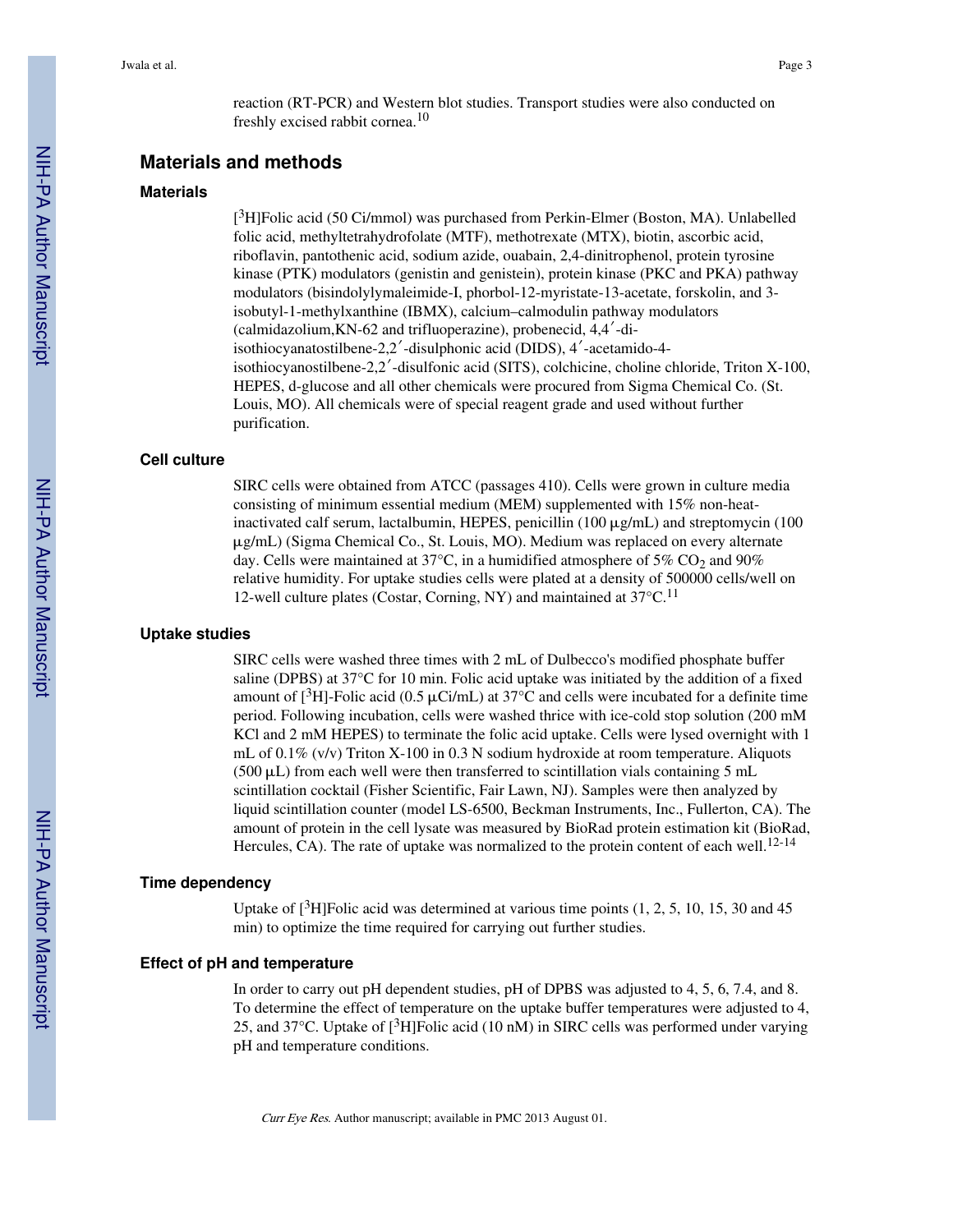#### **Role of ions**

Sodium ion dependency was studied by the addition of equimolar quantities of potassium, ammonium and choline chloride to substitute sodium chloride (NaCl) and sodium phosphate monobasic (Na<sub>2</sub>HPO<sub>4</sub>), in DPBS, pH 5. Effect of chloride ion was also studied by incorporating equimolar quantities of sodium phosphate dibasic (NaH<sub>2</sub>PO<sub>4</sub>), potassium phosphate  $(KH_2PO_4)$ , and calcium acetate as substitute for NaCl, potassium chloride (KCl) and calcium chloride (CaCl<sub>2</sub>), respectively. Uptake was performed in these buffer solutions containing  $[{}^{3}H]$ Folic acid (10 nM).

#### **Effect of energy modulators**

To examine the energy dependence, SIRC cells were pre-incubated with 1mM metabolic inhibitors such as ouabain (an inhibitor of  $\text{Na}^+\text{/K}^+$ -ATPase), 2, 4-dinitrophenol (intracellular ATP reducer) and sodium azide (an inhibitor of oxidative phosphorylation) for 1 h. Uptake studies were then initiated as described earlier with buffer solutions containing  $[3H]Folic$ acid (10 nM).

#### **Effect of membrane transport inhibitors**

To study the effect of anion transport inhibitors on cellular uptake folic acid, cells were first pre-incubated with probenecid, DIDS, SITC at 0.5 mM concentration. To explain the role of folate receptor, cells were incubated with colchicine  $(100 \mu M)$  an endocytotic inhibitor. Uptake studies were then carried out as described earlier with buffer solutions containing  $[3H]$ Folic acid (10 nM).

#### **Substrate specificity**

In order to understand the structural requirements for interaction with folate carrier, uptake studies were carried out in the presence of various vitamins and its structural analogs. The unlabeled vitamin or structural analog was incubated with respective radiolabelled folic acid (10 nM). Unlabeled vitamins (biotin, pantothenic acid, riboflavin and niacin) were used at a concentration of  $10 \mu$ M. Unlabeled folic acid and its structural analogs (MTF and MTX) at a concentration of 0.1 and  $1.0 \mu$ M were added to the incubation mixture.

#### **Concentration dependent study data analysis**

Uptake of  $\beta$ H]Folic acid was carried out in presence of various concentrations of cold folic acid and the data obtained was fitted into a modified Michaelis–Menten equation (Eq. 1). This equation considers the carrier-mediated active uptake process as a non-saturable passive diffusional uptake process:

$$
V = \frac{V_{\text{max}}[C]}{K_m + [C]} + K_d[C] \quad \text{Eq.1}
$$

V represents the total rate of uptake of folic acid,  $V_{\text{max}}$  denotes the maximum uptake rate of the carrier-mediated process,  $K<sub>m</sub>$  (Michaelis–Menten constant) is the substrate concentration at halfmaximal saturation process,  $C$  is the substrate concentration,  $K_d$  represents rate constant for the non-saturable (passive) diffusion component and  $K_d[C]$  represents the nonsaturable (passive) component, whereas the saturable component of total uptake of folic acid is given by  $(V_{\text{max}}[C]/(K_m + [C])$ . Data was fitted into Eq.1 with a SCIENTIST<sup>®</sup> program (Micromath, St. Louis, MO, USA). The kinetic parameters which were calculated with SCIENTIST® were substituted into above equation to determine the involvement of the saturable and non-saturable components. The excellence of the fit was examined by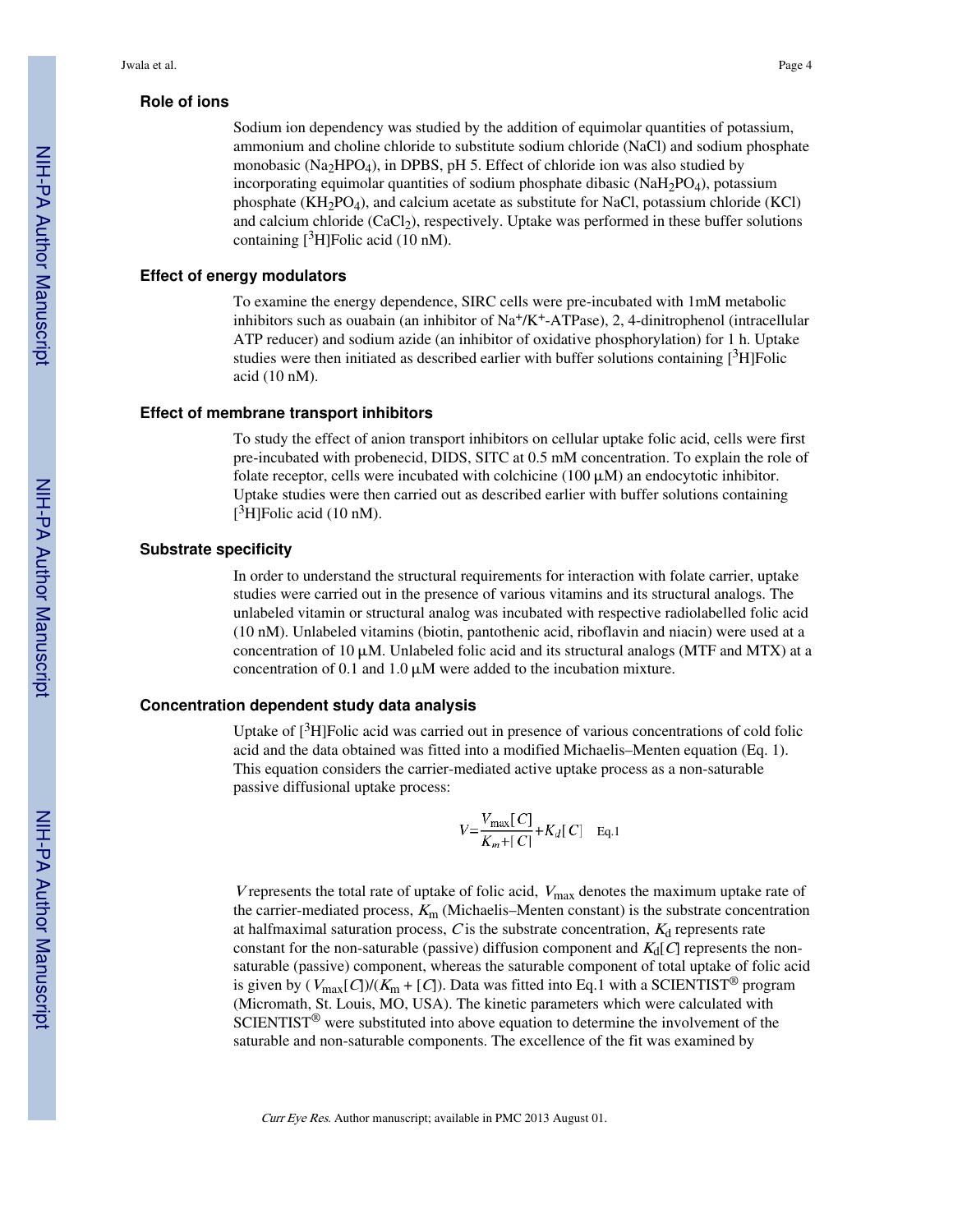evaluating the coefficient of determination  $(R^2)$ , the standard error of parameter estimates, and by visual inspection of the residuals.

#### **Statistical analysis**

All experiments were conducted at least six times and results were expressed as mean  $\pm$  S.D. Michaelis–Menten parameters such as  $K_{\text{m}}$ ,  $K_d$  and  $V_{\text{max}}$  are expressed as mean  $\pm$  S.E. Unpaired Student's t-test was used to estimate statistical significance. A difference between mean values was considered significant if  $p \leq 0.05$ .

#### **Intracellular regulation**

Involvement of intracellular regulatory pathways such as protein kinase C (PKC), protein kinase A (PKA), protein tyrosine kinase (PTK), and  $Ca^{2+}/cal$  modulin-mediated pathways in the regulation of  $[3H]$ Folic acid uptake into SIRC cells was determined. Cells were first preincubated for 30 min separately with PKC pathway activator (phorbol 12 myristate 13 acetate), or with the PKC pathway inhibitor (bisindolylmaleimide I), PTK pathway modulators (genistein and genistin), PKA pathway modulators activators (IBMX and forskolin and specific inhibitor, H-89), calmodulin inhibitors (calmidazolium and trifluoperazine) and  $Ca^{+2}/c$ almodulin dependent protein kinase II inhibitor (KN-62). Solutions of these modulating agents were prepared in DMSO or pure ethanol (final concentration of the organic solvent was less than  $1\%$ , v/v). Cells were preincubated for 1 h with various modulators and uptake was initiated by the addition of  $\lceil 3H \rceil$ Folic acid (10 nM). An identical amount of drug-dissolving vehicle (DMSO or ethanol) was incorporated in the bathing medium for control studies to determine the effect of these solvents on untreated SIRC cells.

#### **Molecular evidence**

**Gene expression – qualitative analysis—**Total RNA was isolated from SIRC cells using Trizol<sup>®</sup> reagent (Invitrogen) by a standard protocol. Briefly, cells were lysed with the addition of 800  $\mu$ L of Trizol<sup>®</sup> reagent. The lysate was then transferred to Eppendorf tubes. RNA was extracted by the phenol– $CHCl<sub>3</sub>$ –isopropanol method, purified, and dissolved in 50  $\mu$ L of RNase–DNase-free water. For single strand cDNA synthesis, 2  $\mu$ g total RNA was reverse transcribed according to a standard protocol using MMLV Reverse transcriptase (Promega, Madison, WI). The conditions for reverse transcription were denaturation of template RNA for 2 min at 94°C and reverse transcription for 60 min at 40°C. Amplification was performed with  $1 \mu$ g cDNA and selected primers for the amplification were shown in Table 1. GAPDH served as the internal control. PCR conditions were as follows: denaturation (94 $\degree$ C, 45 s), annealing (55 $\degree$ C, 1 min), and extension (72 $\degree$ C, 45 s) for 35 amplification cycles, followed by a final extension of 72°C for 10 min. The product was separated by 1.5% agarose gel electrophoresis and visualized by chemiluminescence.

**Computer analysis—**Nucleotide sequence homology matching was carried out with a fundamental local alignment investigating tool (BLAST) via on-line link to the National Center of Biotechnology Information (NCBI).

**Western blot analysis for folate transport proteins—**Protein was extracted from SIRC cells as follows: Cells were washed thrice with DBPS (pH 7.4), centrifuged at 1000  $g$ for 3 min, suspended in protein extraction buffer and incubated on ice for 30 min. The lysate was homogenized for 30 sec followed by centrifugation at 8,000 g for 15 min. Protein samples were subjected to SDS-PAGE and, after transfer to nitrocellulose membranes, were incubated with antibody against FR-α, PCFT, or RFC overnight at 4°C, followed by incubation with horseradish peroxidase-conjugated goat rabbit-anti goat IgG antibody for FR- α and goat-anti rabbit IgG for PCFT and RFC. After washing, with PBST, protein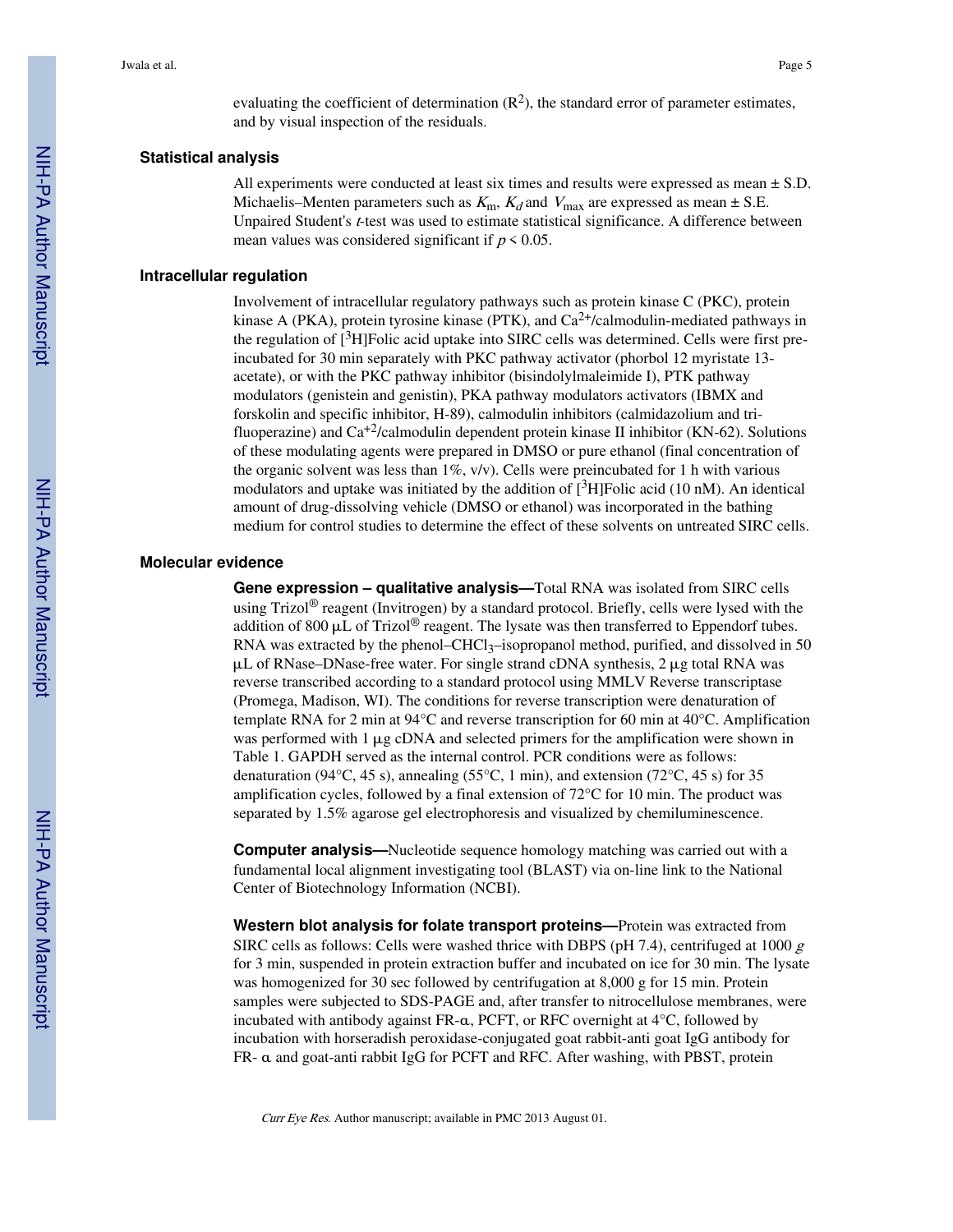expression was visualized with the Super Signal West Pico Chemiluminescence detection system (Thermo Scientific, Rockford, IL). β-actin served as the loading control.

**Tissue Preparation—**Dutch Belted Pigmented rabbits weighing between 2 and 2.5 kg were obtained from Myrtle's Rabbitry (Thompson Station, TN). All procedures were approved by the Institutional Animal Care and Use Committee (IACUC) of University of Missouri- Kansas City (UMKC, Kansas City, MO). Rabbits were anesthetized with intramuscular administration of ketamine HCl (35 mg/kg) and xylazine (5 mg/kg). Then the animals were euthanized by an overdose of sodium pentobarbital (100 mg/kg) administered through marginal ear vein under deep anesthesia. Eyes were removed carefully and a small incision was made on the sclera. The cornea was excised by removing lens and iris-ciliary body. The cornea was placed in a petridish and washed with Dulbecco's phosphate buffered saline.

**Permeability Studies—**The excised cornea was mounted on a Side-by-Side diffusion apparatus for carrying out permeability studies. The corneal side was placed towards the donor chamber in which 3.0 mL of drug solution  $({}^{3}H]$ Folic acid, 10 nm) was placed. The receptor chamber was filled with 3.2 mL of DPBS. Permeability experiment was carried out at 34°C (in vivo corneal temperature). The receptor chamber was maintained at a higher volume (3.2 mL) so as to maintain hydrostatic pressure sufficient to maintain corneal curvature. For competitive inhibition studies cold folic acid at a concentration of 1mM was added. An aliquot (100  $\mu$ L) was withdrawn at regular time intervals and replaced with equal volume of fresh buffer. All the experiments were carried under sink conditions. Simultaneously,  $[3H]$ -mannitol permeability studies were carried out to observe the integrity of corneal tissues. The samples were transferred into scintillation vials, mixed with 5 mL scintillation cocktail and analyzed for radioactivity with the help of a scintillation counter (Model LS-9000; Beckman Instruments, Inc.). All the permeability studies were carried out in triplicate.

Permeability  $(P_{\text{app}})$  of folic acid was calculated using Eq. 2.

Permeability  $(P_{\text{app}})=\text{Flux}/C_d$  Eq. 2

Flux (J) is calculated by dividing the slope obtained by plotting cumulative amount of folic acid permeated (M) through the cornea vs time (t) with cross sectional area of the membrane (A) exposed to the drug.  $C_d$  represents the initial folic acid concentration in the donor chamber.

#### **Results**

#### **Time dependent uptake**

Time-dependent uptake of  $[{}^{3}H]$ Folic acid (10 nM) was carried out in SIRC cells. As shown in Fig. 1, the uptake increased linearly up to 30 min and reached equilibrium at 45 min. Hence all uptake experiments were carried out over 30min unless otherwise mentioned.

#### **pH dependence**

Role of hydrogen ions on uptake of  $[3H]$ Folic acid was examined by regulating the buffer pH over a range of 4–8. Uptake of folic acid was highest at acidic pH of 4 and 5 suggesting that the uptake process is probably driven by a proton gradient. There was a considerable decrease in the uptake of folic acid at pH 6, 7 and 8 (Fig. 2). The process could be mediated by PCFT transporter which requires proton coupling for the transport of folic acid. Since the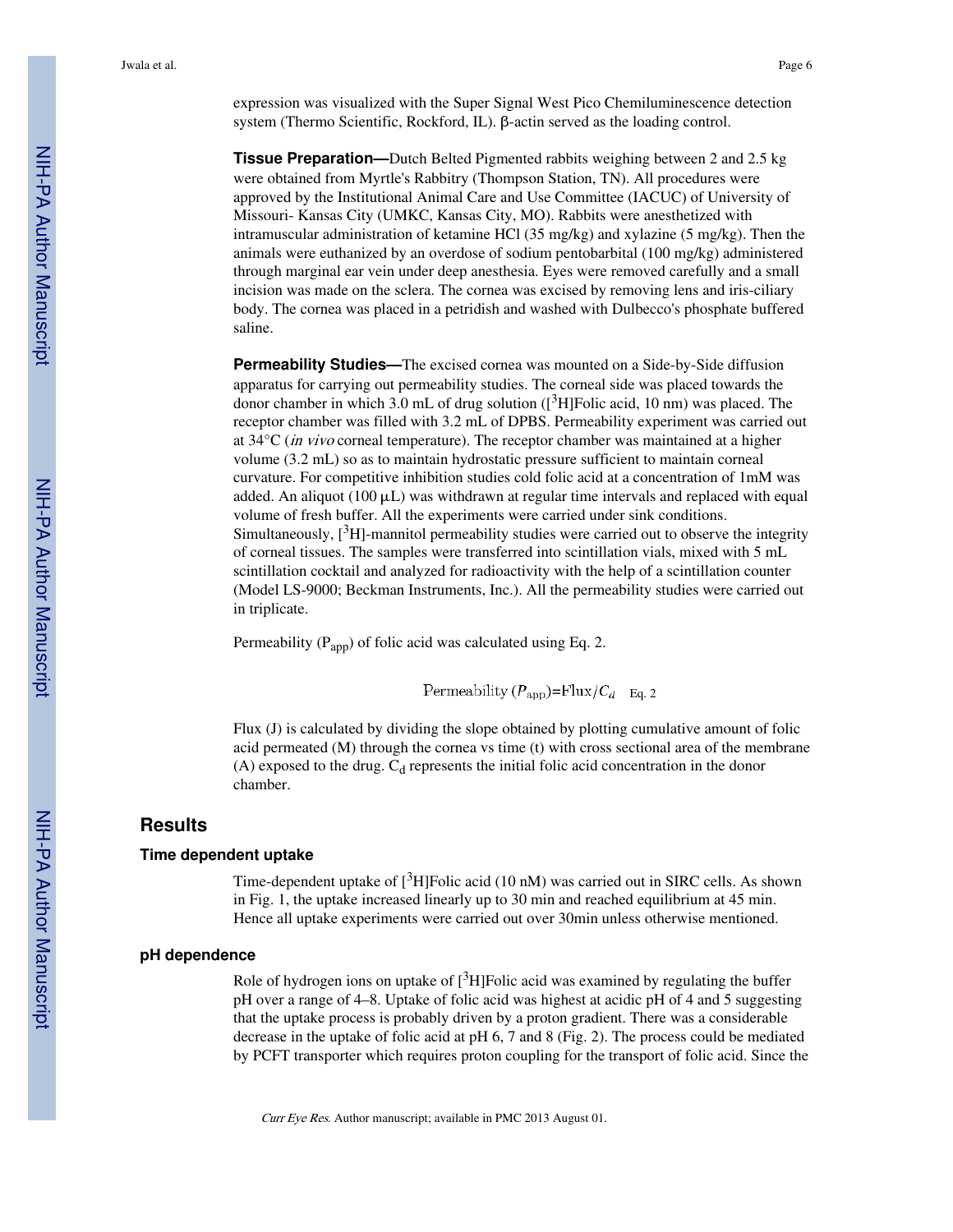folic acid uptake was significantly higher at acidic pH all further uptake experiments were carried out at pH 5.

#### **Temperature dependence**

The uptake experiments were carried out at three different temperatures (4, 25 and 37°C). As indicated in Fig. 3, the rate of uptake significantly reduced at 4 and 25°C relative to 37°C. This is due to the arrest of cellular energetics at lower temperatures. At 4 °C the uptake of folic acid is very low. This may be due to the arrest of receptor mediated endocytosis. This study clearly indicates that folic acid uptake is temperature dependent and the uptake is optimum at a physiological temperature, 37°C.

#### **Role of ions**

In order to delineate ion dependency on folic acid uptake mechanism,  $Na<sup>+</sup>$  ions in the medium were replaced with equimolar quantity of K<sup>+</sup>, NH<sub>4</sub><sup>+</sup> and choline chloride; while Cl<sup>-</sup> ions were replaced with salts of alternative organic and inorganic monovalent anions (phosphate and acetate). There was a significant difference in the uptake of folic acid in the absence of Na<sup>+</sup> and Cl<sup>-</sup> ions. Figure 4 clearly illustrates Na<sup>+</sup> and Cl<sup>-</sup> ion dependency of the uptake process.

#### **Role of energy inhibitors**

The effect of metabolic inhibitors on the uptake of  $[3H]$ Folic acid was examined. A Na<sup>+</sup>/K<sup>+</sup>-ATPase inhibitor (ouabain), intracellular ATP reducer (2, 4-dinitrophenol; DNP) and oxidative phosphorylation inhibitor (sodium azide) were used as metabolic inhibitors. Fig.5 shows that the uptake process was significantly inhibited in the presence of all energy inhibitors indicating that the process is highly energy dependent.

#### **Role of membrane transport inhibitors**

Role of membrane transporter inhibitors was investigated by incubating the cells with probenecid, DIDS and SITC and endocytosis process inhibitor colchicine at 0.5 mM concentration. As indicated in Fig. 6, there was a significant lowering in folate uptake in the presence of membrane transport inhibitors indicating the involvement of anion exchanger. Moreover, significant inhibition in uptake of folic acid in presence of  $1 \mu$ M colchicine suggests the involvement of receptor mediated endocytosis. This result suggests the existence of both folate transporter and receptor on SIRC cell line.

#### **Substrate specificity**

Substrate specificity of the saturable uptake process was investigated in presence of various structural analogs on folic acid. The effect of these compounds on the uptake of  $[3H]$ Folic acid was significant. Uptake rate of folic acid is shown in Fig.7 and was found to be 26.96±0.12, 4.88±0.02, 3.36±0.25,9.22±0.26, 5.02±1.54, 12.46±0.15, 9.20±0.96, 26.39±0.9, 25.52±3.05, 24.90±3.84, 27.97±1.53 and 25.73±3.84 fmol/(min mg) protein for control and in the presence of folic acid (0.1  $\mu$ M), folic acid (1  $\mu$ M), MTF (0.1 $\mu$ M), MTF (1  $\mu$ M), MTX  $(0.1 \mu M)$ , MTX  $(1 \mu M)$ , biotin  $(10 \mu M)$ , pantothenic acid  $(10 \mu M)$ , riboflavin  $(10 \mu M)$  and niacin (10  $\mu$ M), respectively. As shown in Fig.7, [<sup>3</sup>H]Folic acid uptake was significantly reduced in the presence of 0.1 and  $1\mu$ M of unlabeled folic acid. Significant inhibition was also observed with MTF and MTX at a concentration of 0.1 and 1  $\mu$ M. Unlabeled vitamins (biotin, pantothenic acid, riboflavin and niacin) did not show any effect on the uptake process.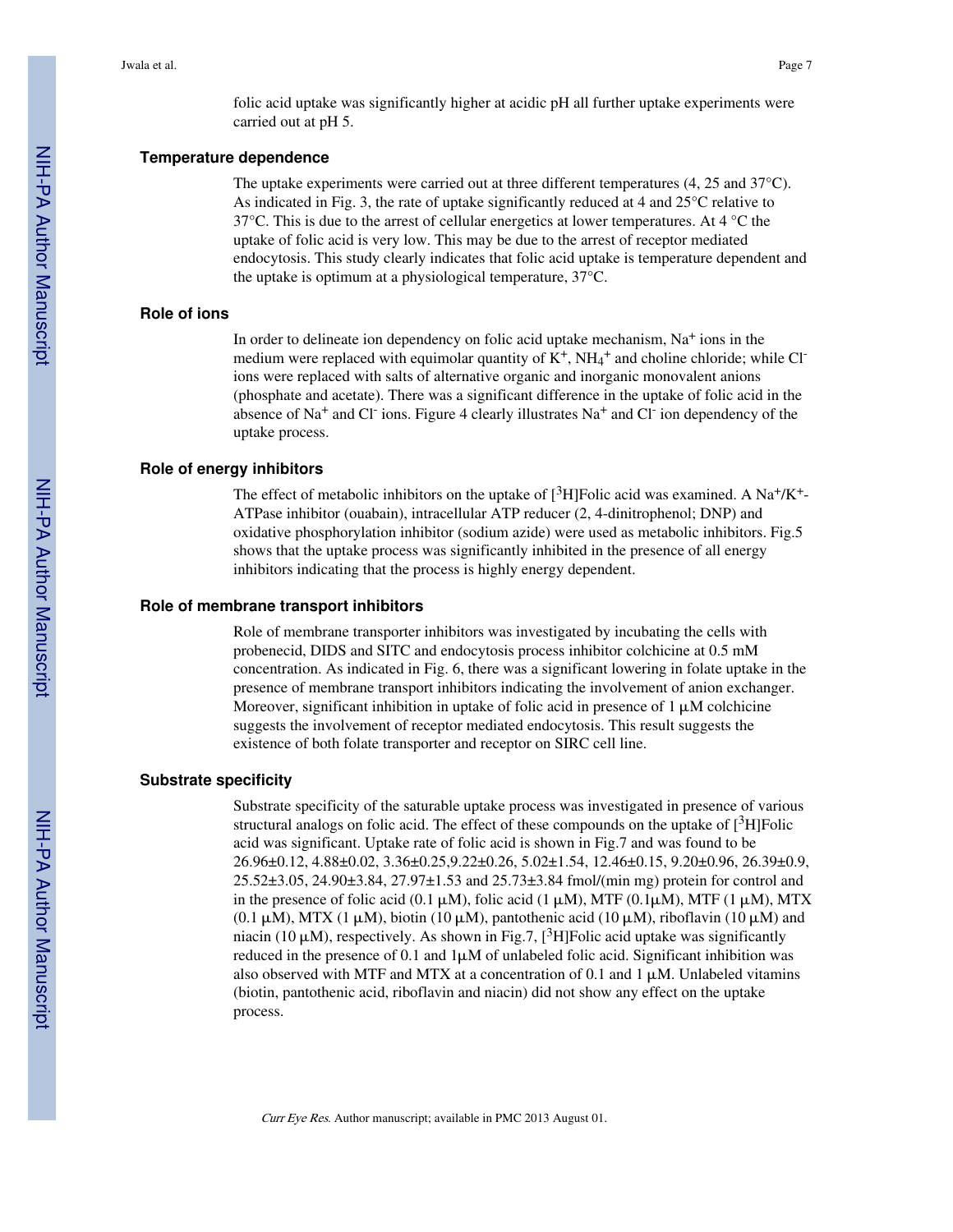#### **Concentration dependency**

The existence of a carrier-mediated system for folic acid in the SIRC cell line was determined by evaluating the uptake kinetics of folic acid in the presence of unlabeled folic acid. Total  $[3H]F$ olic acid uptake was analyzed and the data illustrates that the uptake mechanism consists of two pathways: a saturable pathway (carrier mediated) at lower concentrations and an apparently a non-saturable (passive) pathway that dominates over carrier mediated process at higher concentrations above  $0.1 \mu M$  for folate (Fig. 8). Saturable as well as non-saturable components were determined by substituting the values of the kinetic constants into Michaelis–Menten equation. Uptake process by the saturable components was determined by subtracting the diffusional component from the total uptake at each concentration. After fitting the data to modified Michaelis–Menten equation, an uptake process with apparent  $K_m$  of 14.2 nM,  $V_{max}$  of 1.5\*10<sup>-5</sup> micromoles/min/mg protein and  $K_d$  of 2.1\*10<sup>-6</sup> min<sup>-1</sup> were obtained.

#### **Role of intracellular regulatory pathways**

The role of  $Ca^{+2}/c$ almodulin-mediated pathways in the regulation of [<sup>3</sup>H]Folic acid uptake was examined in SIRC cells by pre-treating them with calmodulin inhibitors (calmidazolium and trifluperazine) and with  $Ca^{2}/calmoduli$  dependent protein kinase II inhibitor (KN-62). These compounds significantly ( $p \le 0.05$ ) reduced the folic acid uptake in a concentration dependent manner as shown in Fig.9. Role of PKA-mediated pathway in the regulation of folic acid uptake was also studied by pre-treating SIRC cells for 1 h with compounds that are known to increase intracellular cAMP levels (3-isobutyl-1-methylxanthine and forskolin) thus activating PKA. This study clearly indicated that 3-isobutyl-1-methylxanthine and forskolin significantly ( $p \le 0.05$ ) inhibited uptake of folic acid in a concentration dependent manner. The effect of specific PKA inhibitor H-89 on the folic acid uptake was also examined. Forskolin and IBMX induced PKA activity was abolished by H-89 as shown in Fig. 10. Reduction in folic acid uptake by cAMP modulators suggested the involvement of cAMP-dependent protein kinase A (PKA) in the regulation of folic acid transport. In another study, we examined the involvement of PTK pathway in the regulation of folic acid uptake in SIRC cells which were pretreated for 1 h with the PTK inhibitor, genistein. Genistin is considered as a negative control for this inhibitor. There was significant difference in the uptake of  $[3H]$ Folic acid in the presence of genistein (10– 100  $\mu$ M) as shown in Fig. 11. These results suggest that  $Ca^{-2}/calmoduli$ , PKA and PTK pathways play a significant role in the translocation of folic acid into SIRC cells.

#### **Molecular evidence: RT-PCR analysis**

Expression of the folate carrier systems in SIRC cells at the mRNA level was determined by RT-PCR analysis (Fig. 12). Gel electrophoresis had shown two major bands (547bp, 407bp) corresponding to the amplified folate receptor alpha (lane 3, 4). No product was observed for reduced folate carrier (lane-5). Similarly two major bands (625bp, 624bp) were obtained for proton coupled folate transporter (PCFT: lane 6, 7). BLAST analysis showed that the primers used in this study can result in a PCR product size as specified.

#### **Western blot analysis**

Western blot analysis (Fig. 13) indicated the expression of folate receptor-alpha protein at 40 kDa molecular weight and a clear distinct band was observed for PCFT at 50 kDa. Hence this result confirms the existence of FR-α and PCFT proteins in SIRC cells.

#### **Tranport across rabbit cornea**

Transport of [3H]Folic acid across rabbit cornea in the presence and absence of 1mM concentration of cold folic acid is shown in Fig. 14. Permeability of  $[3H]$ Folic acid across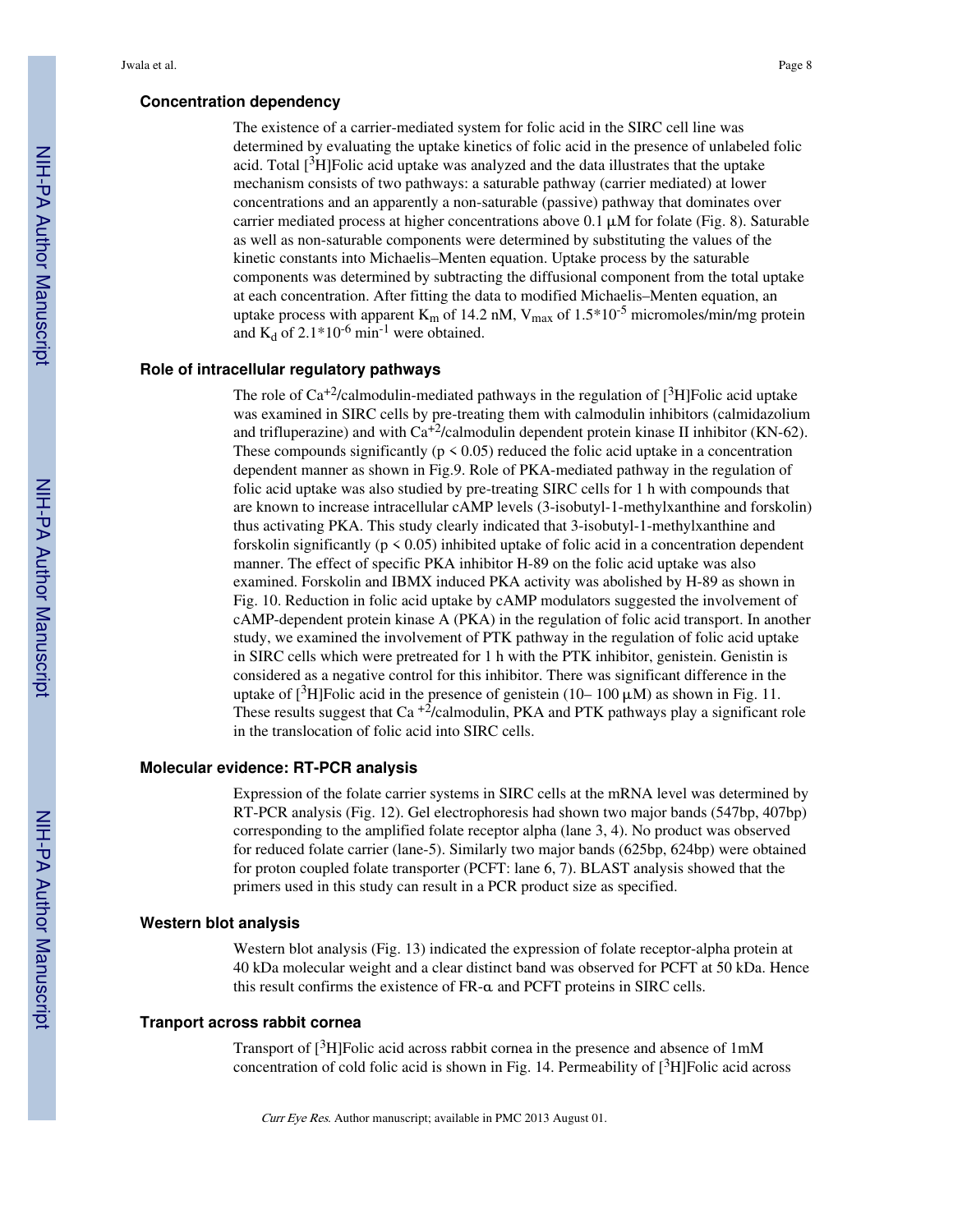rabbit cornea was found to be  $1.48*10^{-05}$  cm/sec (Table 2), and in the presence of cold folic acid it was  $1.08*10^{-05}$  cm/sec (Table 2). This study further corroborates the existence of folate carrier mediated system on the rabbit cornea.

#### **Discussion**

The aim of this study was to identify a folate carrier mediated system in the Staten's Seruminstitut rabbit corneal (SIRC) epithelial cell line and to evaluate it as an in vitro screening tool for regulating the mechanism and intracellular regulation of folic acid uptake. Previous reports suggest that the use of SIRC cell layers can reasonably predict the uptake of biotin and riboflavin across corneal epithelial membranes.<sup>12,15</sup> SIRC cell line was selected for characterization studies as it exhibits physiological and biochemical properties of rabbit corneal epithelium. Hence it could serve as a better *in vitro* model to study the folate uptake in rabbit cornea.16 SIRC cell line has been widely utilized as a model for investigating transport of drugs across rabbit cornea. In our study,  $[^3H]$ Folic acid (10 nM) uptake was found to be saturable with an apparent  $K_m$  of 14.22 nM,  $V_{max}$  of 1.5\*10<sup>-5</sup> micromoles/min/ mg protein and  $K_d$  of 2.10\*10<sup>-6</sup> min<sup>-1</sup>for folic acid. Existence of different folic acid uptake mechanisms at varying levels of expression depends on cell lines and/or inherent gene sequence of that specific cell line. A common trend observed with folic acid uptake mechanism appears to be specific and saturable process in the range of nanomolar concentration (10–50 nM) suggesting the involvement of FR in the uptake of folic acid in SIRC cells.

Uptake process of folic acid was found to be time dependent and saturation in the uptake was observed after 30 min. The process is pH independent with maximum rate observed at a low pH i.e. pH 4 and 5. There was a significant decrease in the uptake with increase in the pH i.e. at 6, 7 and 8. This result clearly suggests proton coupled uptake of folic acid into SIRC cells. The process appears to be temperature dependent with optimal uptake at a physiological temperature of 37°C. At room temperature there was a significant decrease in the uptake. The process drastically reduced at 4°C, which clearly suggests the existence of a receptor. These observations were consistent with the previously published results from our laboratory with retinoblastoma (Y-79) cells.<sup>13</sup> Presence of chloride and sodium-free buffers caused considerable inhibition of  $\lceil^3H\rceil$ Folic acid uptake. This implies that chloride and sodium ions are involved in folic acid translocation. Additional support for Na<sup>+</sup> dependence has been shown through uptake studies performed in the presence of ouabain, a well-known Na+/K+-ATPase inhibitor. Significant decrease in folic acid uptake was observed in the presence of ouabain, suggesting that carrier-mediated transport is energy dependent. To determine whether the uptake is dependent on a motive energy force, known metabolic inhibitors (sodium azide and 2, 4-dinitrophenol) were added to the incubation media. Significant inhibition of  $[3H]$ Folic acid uptake was observed when cells were treated with sodium azide (1 mM) and 2, 4-dinitrophenol (1 mM), which is known to reduce intracellular ATP. Thus, process of folic acid uptake in SIRC cells is found to be energy dependent and appears to be directly coupled to ATP energy sources. These results clearly indicate the involvement of a specialized, energy, sodium and chloride dependent and high-affinity carrier-mediated system which saturates at nanomolar concentrations. Possible involvement of a high affinity FR in the folic acid uptake was further supported by data showing a significant inhibition in the presence of unlabelled folic acid, MTF and MTX.

No significant inhibition in folic acid uptake was observed in the presence of various unlabelled vitamins (biotin, pantothenic acid, riboflavin, niacin and ascorbic acid).Taken together; these results provide an additional support for the presence of a carrier system that specifically mediates the uptake of folic acid into SIRC cells at nanomolar concentrations. Significant inhibition by these anion exchange inhibitors suggests the possible involvement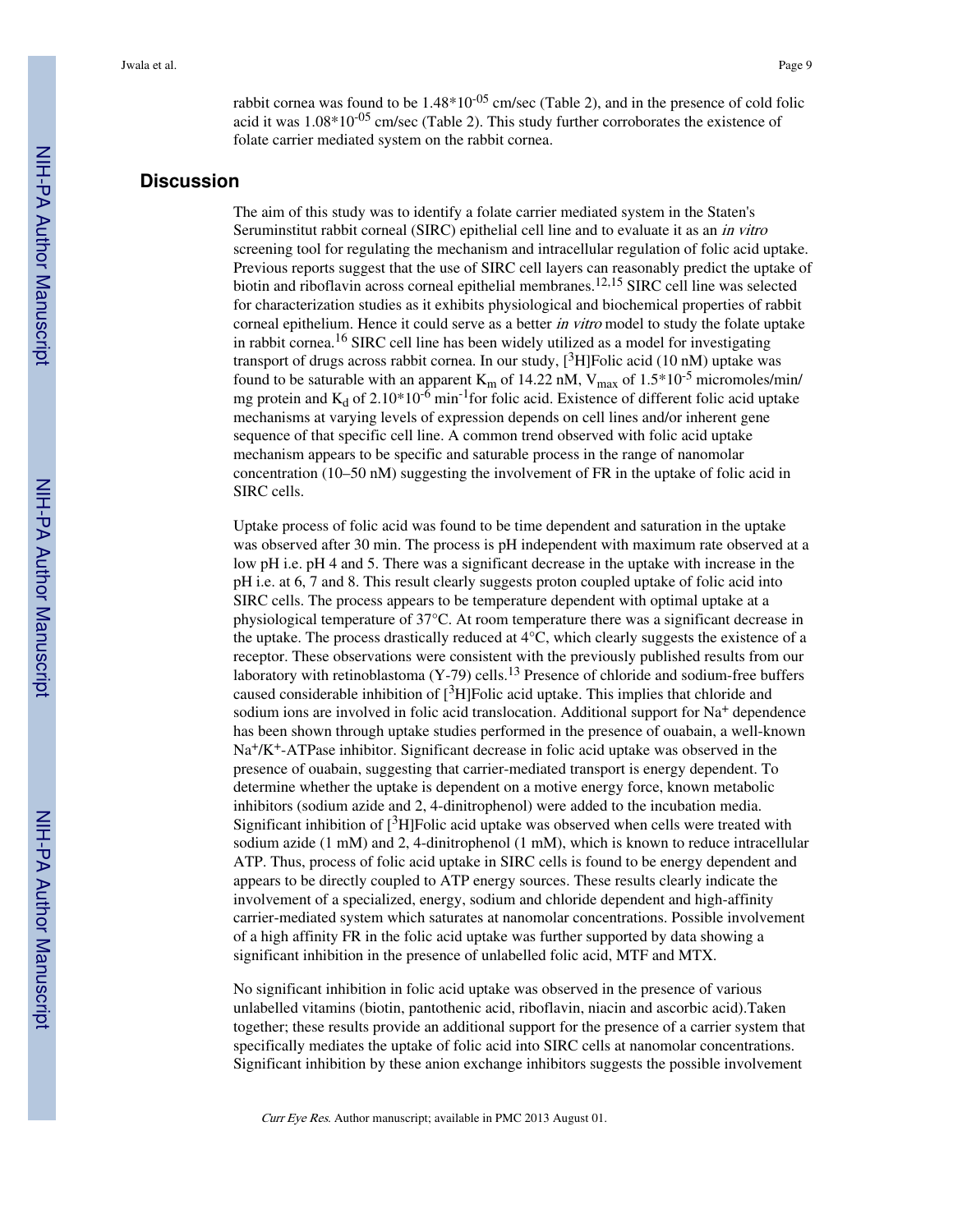of an anion-exchange transport mechanism probably through proton coupled folate transporter. However colchicine significantly reduced the folic acid uptake, suggesting the involvement of receptor mediated endocytosis process. Further studies are required to corroborate these findings. RT-PCR analysis provided evidence on the molecular expression of folate receptor and PCFT transporter. Therefore this data further supports the existence of a specific transport system for folic acid in SIRC cells. Clear distinct bands in Western bolt confirmed the presence of FR-α (40 kDa) and PCFT (50 kDa) protein expressions in SIRC. FR-α and PCFT proteins are involved in the influx of folic acid into corneal cells (SIRC). Various studies have demonstrated the regulation in activity of membrane transporter systems by the major signaling pathways, i.e., protein tyrosine kinase, protein kinase A<sup>-</sup>, C<sup>-</sup>, and  $Ca^{2+}/c$ almodulin-mediate pathways.<sup>17</sup> We also investigated possible regulation of the folic acid uptake process by intracellular regulatory pathways. Concentration dependent inhibition by TFP, KN-62, and calmidazolium suggest the involvement of  $Ca^{2+}/c$ almodulin mediated pathways in the regulation of folic acid uptake. PKC pathway modulators (PMA and bisindolylmaleimide I) did not cause any change in the uptake of folic acid in SIRC cells. However PKA pathway modulators (IBMX, forskolin and H-89) played an important role in the regulation of uptake. There was a significant lowering of uptake in the presence of PTK pathway modulators. Summarizing, from this work results indicate the involvement of a  $Ca<sup>2+</sup>/calmodulin$ , PKA and PTK pathway but non-involvement of PKC pathways in the regulation of folic acid uptake. Physiological mechanism(s) through which calmidazolium and protein kinase pathways exert its regulatory effect on folic acid uptake is not clear. Most signal transduction pathways are involved in diverse and critical cellular functions. Physiological significance behind multiple-signal regulating pathways involved in folic acid uptake in cornea is poorly understood. Extensive cross-signaling between cAMP and calmodulin-mediated signal transduction pathways exists at several levels of cellular control. Therefore, calmodulin mediated reduction of folic acid uptake in SIRC cells might be a manifestation of intertwined regulation of these processes. In conclusion, this is the first report indicating the functional and molecular expression of FR and PCFT on SIRC cells. This carrier-mediated active transporter system is temperature, energy, sodium and chloride ion dependent. The process appears to be regulated by PKA, PTK and  $Ca^{2+}/cal$ calmodulinmediated pathways. The existence of folate carrier mediated system was further confirmed by conducting ex vivo transport studies across rabbit cornea. This study also provides useful information on the substrate specificity of carrier system. SIRC cells may serve as a useful in vitro experimental model of rabbit cornea for delineating epithelium uptake mechanism and intracellular translocation of various anti-folate agents. Moreover, folate carriermediated system can be targeted through design of folate-conjugated prodrugs and nanoparticles to achieve enhanced permeability which may result in significant improvement in therapeutic outcomes for corneal diseases.

#### **Conclusion**

This research article suggests that SIRC cells may serve as a practical *in vitro* experimental model for rabbit cornea for delineating corneal uptake mechanisms. Folate carrier-mediated system can be utilized for targeted drug delivery to cornea using folate-conjugated nanoparticles and prodrugs to attain enhanced permeability which can result in significant improvement in therapeutic outcome of several corneal diseases.

#### **Acknowledgments**

This research was supported by Missouri Life Sciences Grant and NIH/NEI - 2R01 EY 10659 and NIH/NEI - 2R01 012830 grants.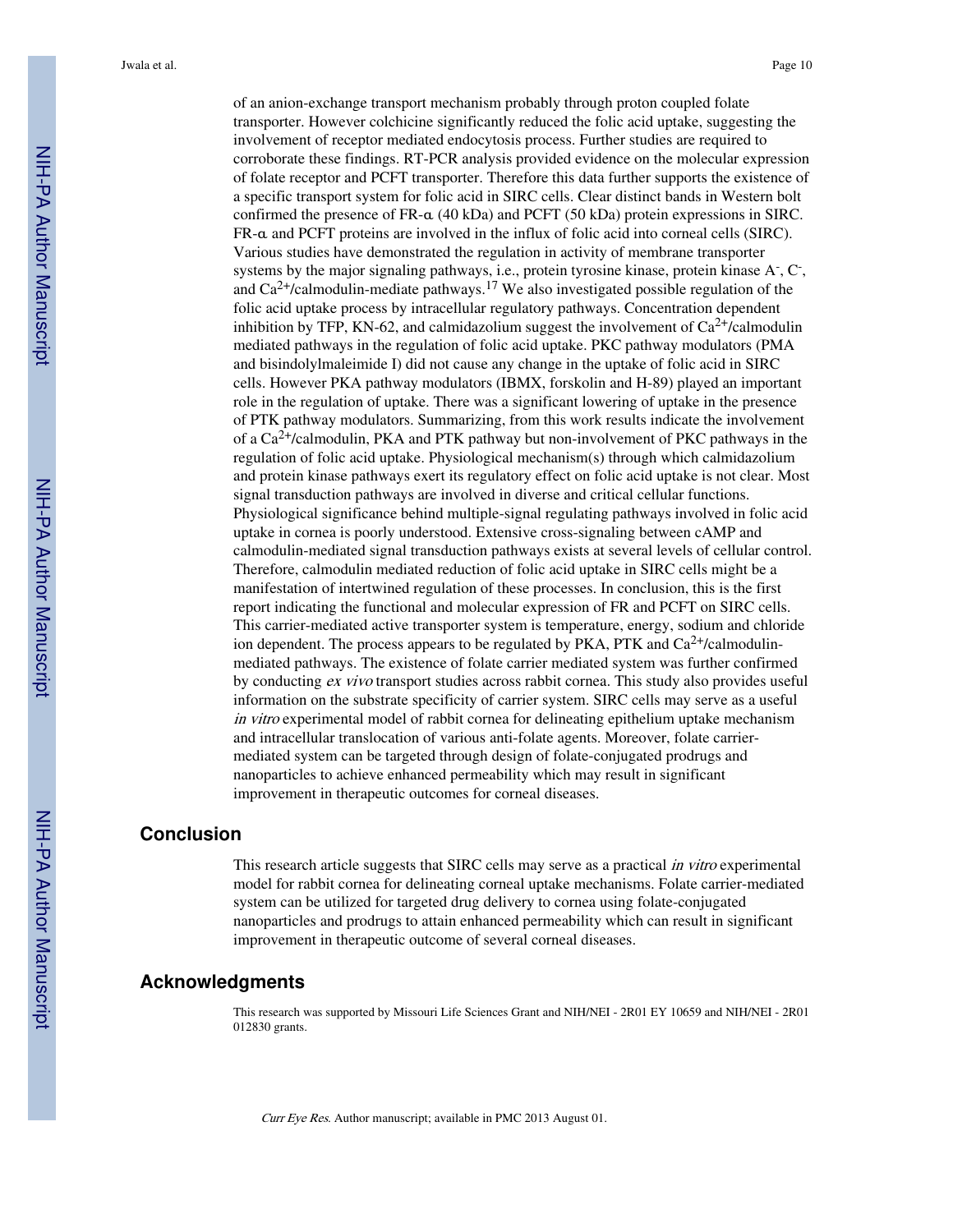# **References**

- 1. Bozard BR, Ganapathy PS, Duplantier J, et al. Molecular and biochemical characterization of folate transport proteins in retinal Muller cells. Investigative ophthalmology & visual science. 51:3226– 3235. [PubMed: 20053979]
- 2. Brzezinska A, Winska P, Balinska M. Cellular aspects of folate and antifolate membrane transport. Acta Biochim Pol. 2000; 47:735–749. [PubMed: 11310973]
- 3. Golnik KC, Schaible ER. Folate-responsive optic neuropathy. J Neuroophthalmol. 1994; 14:163– 169. [PubMed: 7804421]
- 4. Matherly LH, Goldman DI. Membrane transport of folates. Vitam Horm. 2003; 66:403–456. [PubMed: 12852262]
- 5. Sierra EE, Goldman ID. Recent advances in the understanding of the mechanism of membrane transport of folates and antifolates. Semin Oncol. 1999; 26:11–23. [PubMed: 10598550]
- 6. Spiegelstein O, Eudy JD, Finnell RH. Identification of two putative novel folate receptor genes in humans and mouse. Gene. 2000; 258:117–125. [PubMed: 11111049]
- 7. Zhao R, Goldman ID. The molecular identity and characterization of a Proton-coupled Folate Transporter--PCFT; biological ramifications and impact on the activity of pemetrexed. Cancer Metastasis Rev. 2007; 26:129–139. [PubMed: 17340171]
- 8. Inoue K, Nakai Y, Ueda S, et al. Functional characterization of PCFT/HCP1 as the molecular entity of the carrier-mediated intestinal folate transport system in the rat model. Am J Physiol Gastrointest Liver Physiol. 2008; 294:G660–668. [PubMed: 18174275]
- 9. Jain-Vakkalagadda B, Dey S, Pal D, Mitra AK. Identification and functional characterization of a Na+-independent large neutral amino acid transporter, LAT1, in human and rabbit cornea. Investigative ophthalmology & visual science. 2003; 44:2919–2927. [PubMed: 12824232]
- 10. Balakrishnan A, Jain-Vakkalagadda B, Yang C, Pal D, Mitra AK. Carrier mediated uptake of Ltyrosine and its competitive inhibition by model tyrosine linked compounds in a rabbit corneal cell line (SIRC)--strategy for the design of transporter/receptor targeted prodrugs. Int J Pharm. 2002; 247:115–125. [PubMed: 12429490]
- 11. Lentz KA, Hayashi J, Lucisano LJ, Polli JE. Development of a more rapid, reduced serum culture system for Caco-2 monolayers and application to the biopharmaceutics classification system. Int J Pharm. 2000; 200:41–51. [PubMed: 10845684]
- 12. Janoria KG, Hariharan S, Paturi D, Pal D, Mitra AK. Biotin uptake by rabbit corneal epithelial cells: role of sodium-dependent multivitamin transporter (SMVT). Curr Eye Res. 2006; 31:797– 809. [PubMed: 17038304]
- 13. Kansara V, Paturi D, Luo S, Gaudana R, Mitra AK. Folic acid transport via high affinity carriermediated system in human retinoblastoma cells. Int J Pharm. 2008; 355:210–219. [PubMed: 18207340]
- 14. Luo S, Kansara VS, Zhu X, et al. Functional characterization of sodium-dependent multivitamin transporter in MDCK-MDR1 cells and its utilization as a target for drug delivery. Mol Pharm. 2006; 3:329–339. [PubMed: 16749865]
- 15. Hariharan S, Janoria KG, Gunda S, et al. Identification and functional expression of a carriermediated riboflavin transport system on rabbit corneal epithelium. Curr Eye Res. 2006; 31:811– 824. [PubMed: 17050273]
- 16. Goskonda VR, Hill RA, Khan MA, Reddy IK. Permeability of chemical delivery systems across rabbit corneal (SIRC) cell line and isolated corneas: a comparative study. Pharm Dev Technol. 2000; 5:409–416. [PubMed: 10934741]
- 17. Feschenko MS, Stevenson E, Sweadner KJ. Interaction of protein kinase C and cAMP-dependent pathways in the phosphorylation of the Na,K-ATPase. J Biol Chem. 2000; 275:34693–34700. [PubMed: 10940309]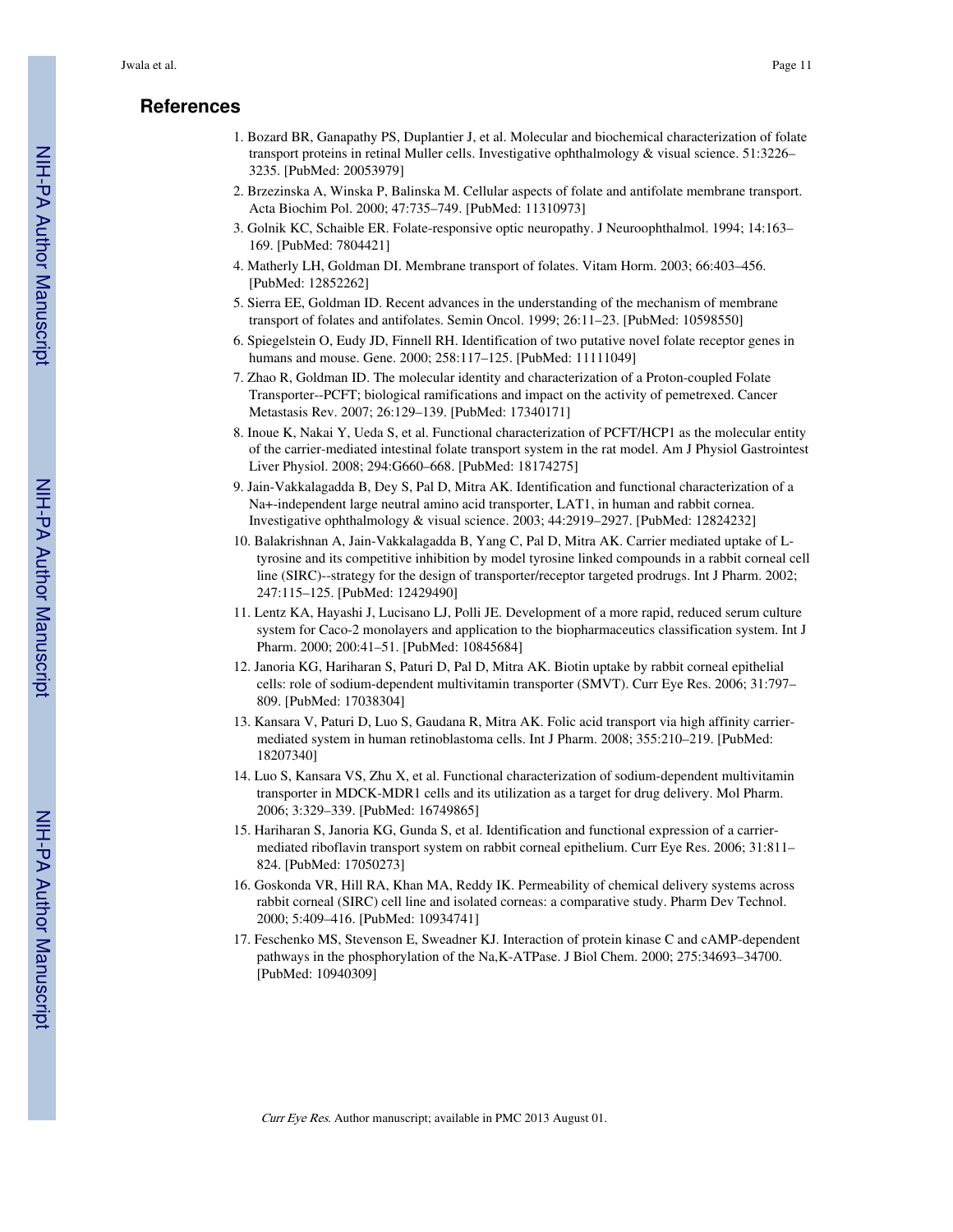



Uptake of [<sup>3</sup>H]Folic acid by SIRC cells as a function of time. Each data point represents the mean α standard deviation of 5 separate uptake determinations.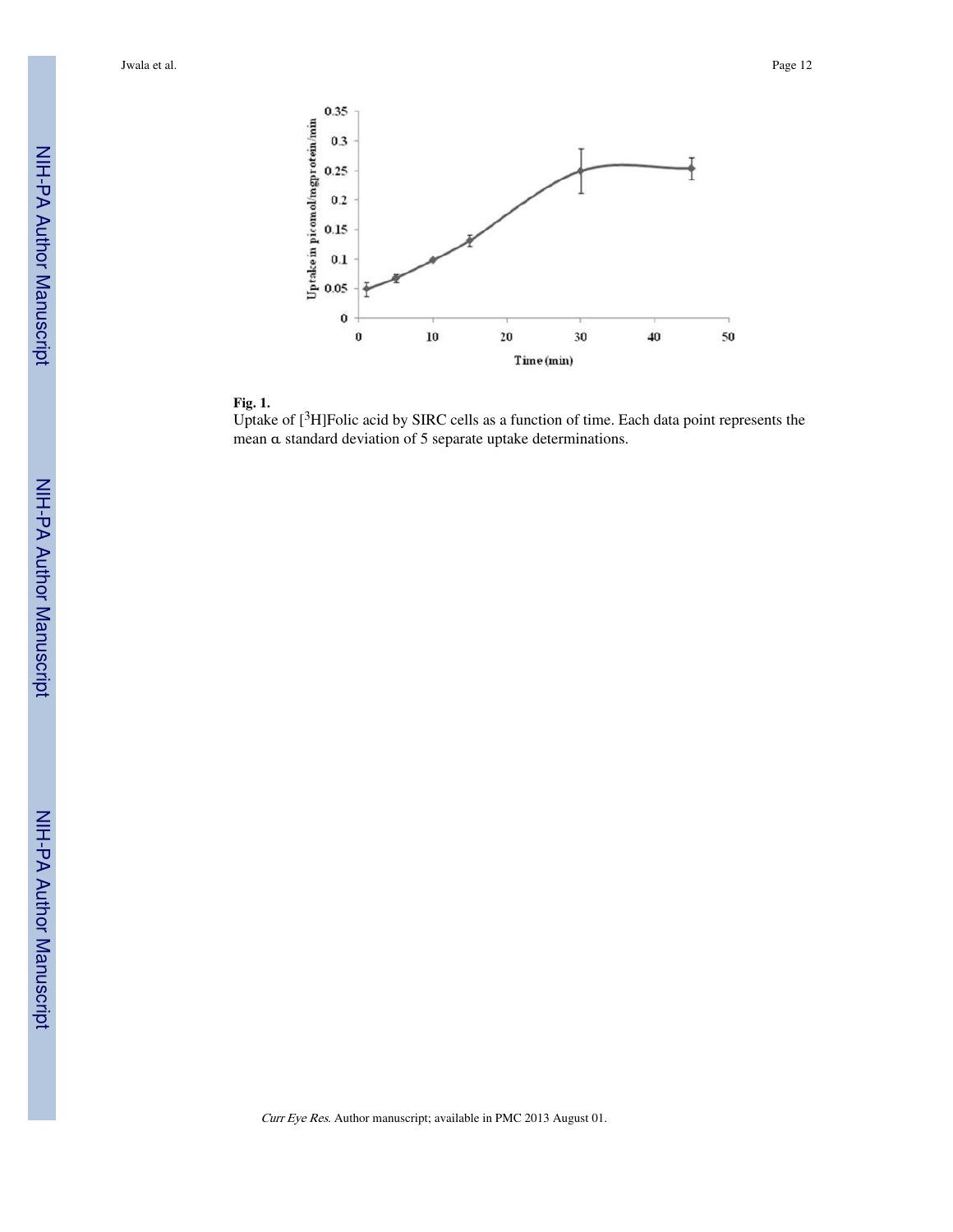



Uptake of  $[3H]$ Folic acid by SIRC cells as a function of pH. Each data point represents the mean α standard deviation of 5 separate uptake determinations. Asterisk (\*) represents significant difference from control ( $p < 0.05$ ).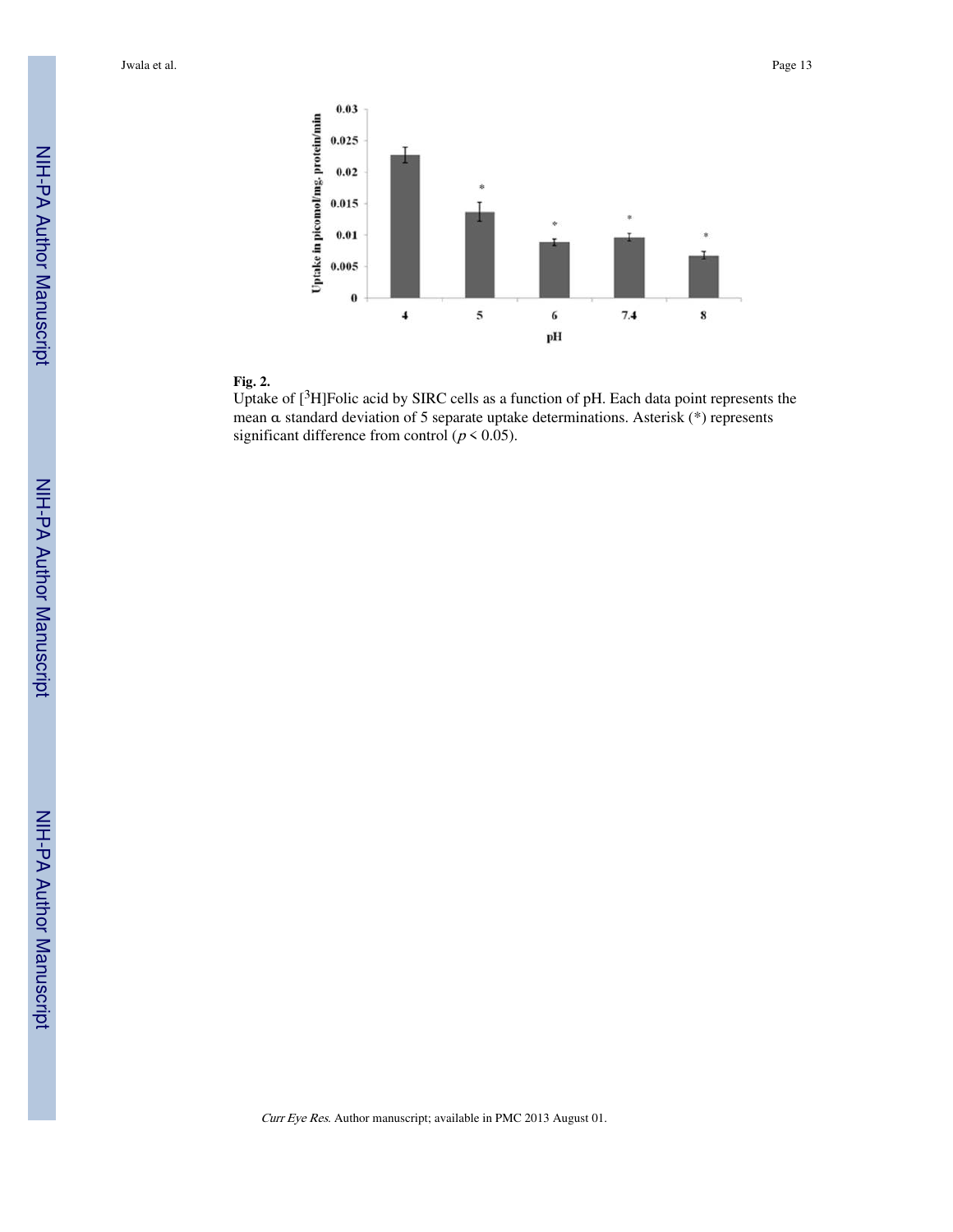



Uptake of [3H]Folic acid by SIRC cells as a function of temperature. Each data point represents the mean α standard deviation of 5 separate uptake determinations. Asterisk (\*) represents significant difference from control ( $p \le 0.05$ ).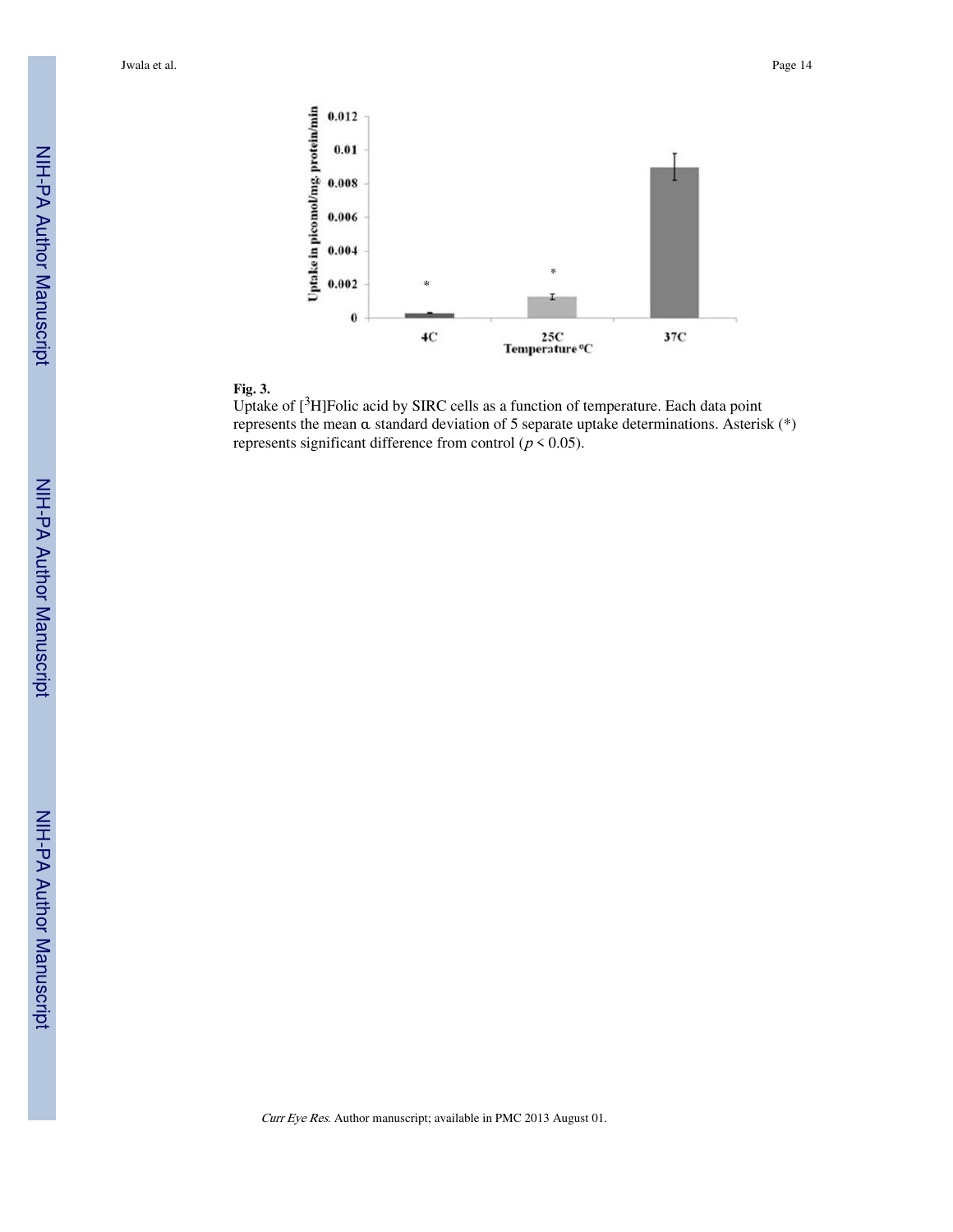



Uptake of [<sup>3</sup>H]Folic acid by SIRC cells as a function of ions. Each data point represents the mean α standard deviation of 5 separate uptake determinations. Asterisk (\*) represents significant difference from control ( $p < 0.05$ ).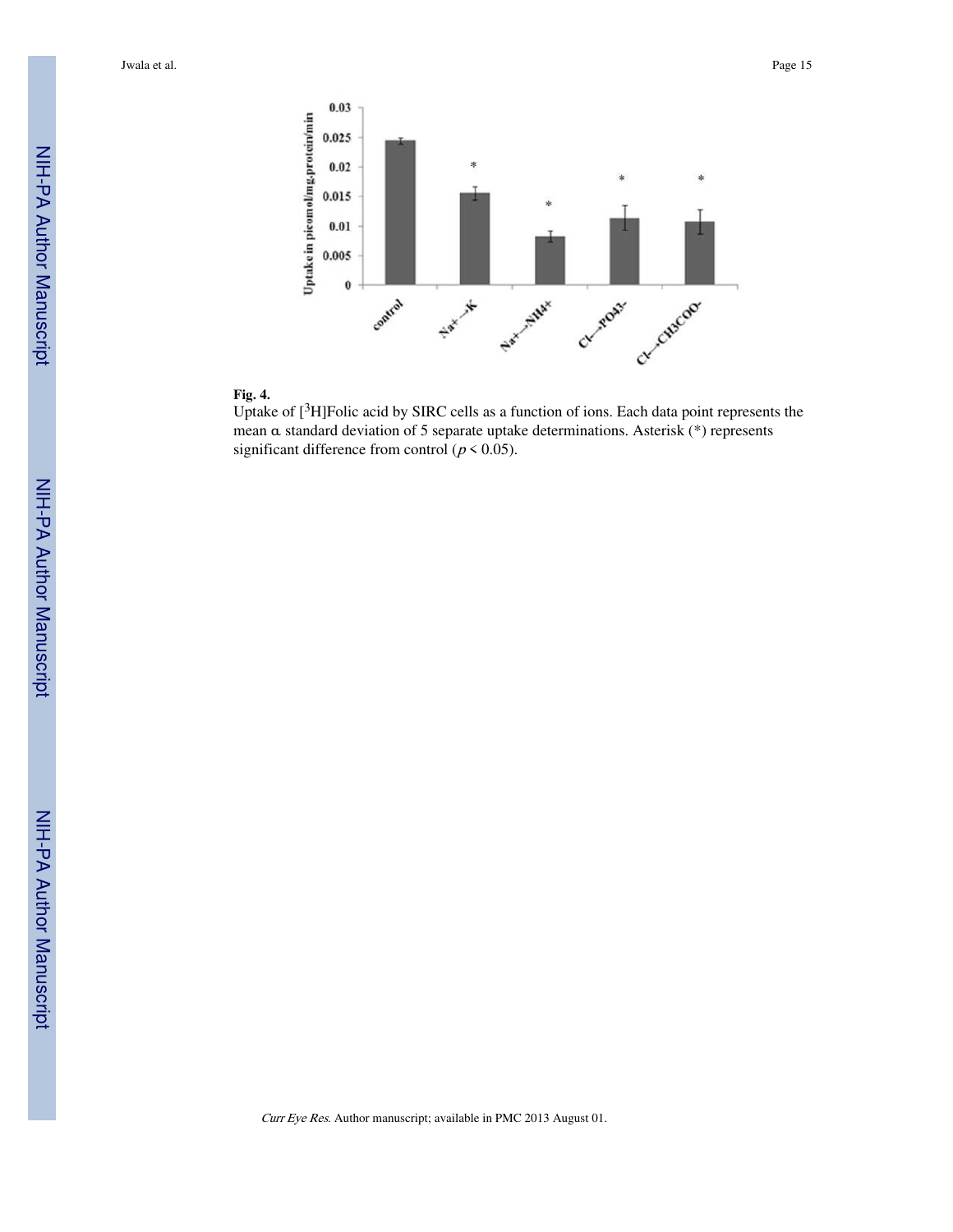

#### **Fig. 5.**

Uptake of [<sup>3</sup>H]Folic acid by SIRC cells in presence of various energy inhibitors. Each data point represents the mean α standard deviation of 5 separate uptake determinations. Asterisk (\*) represents significant difference from control ( $p < 0.05$ ).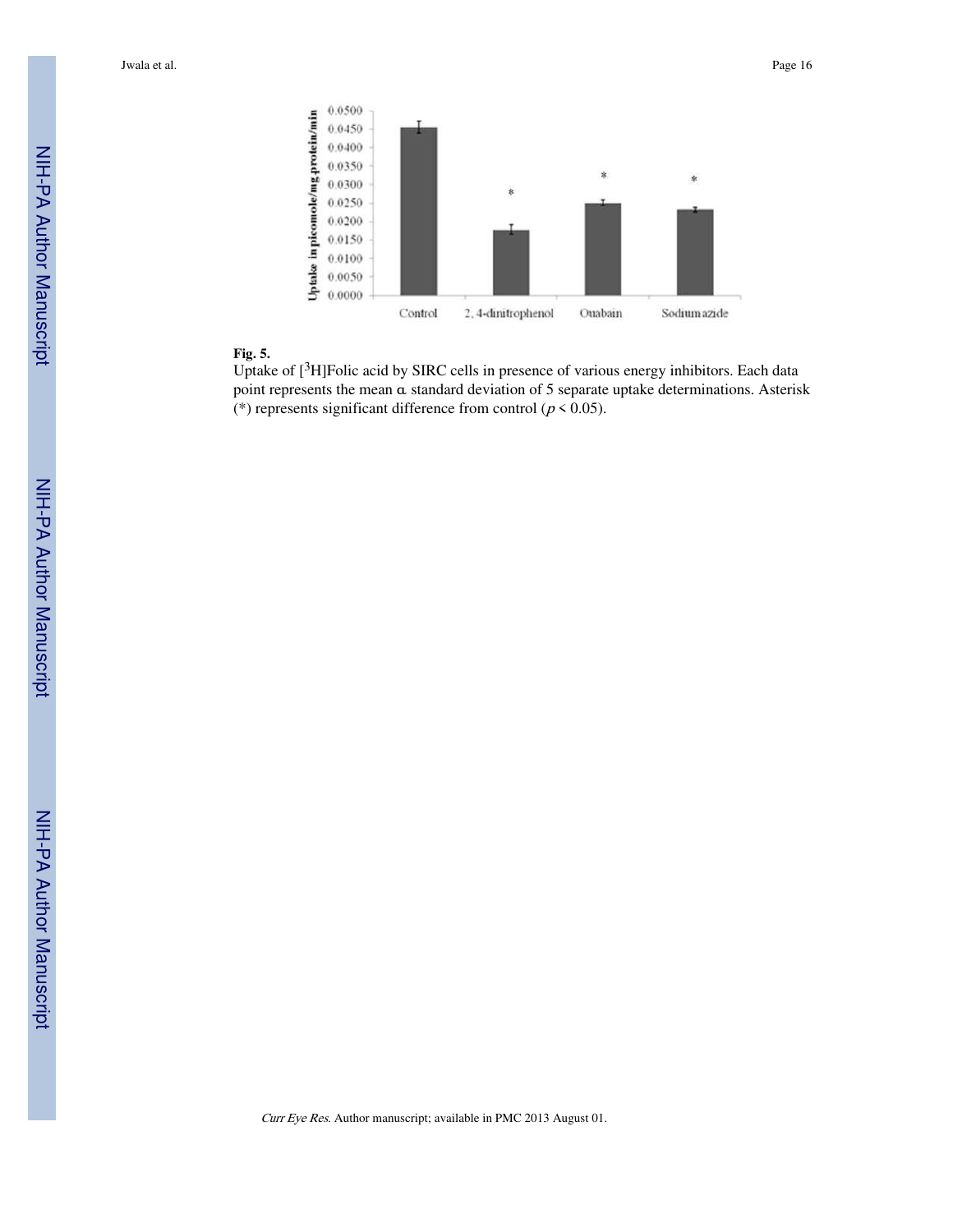

#### **Fig. 6.**

Uptake of [3H]Folic acid by SIRC in presence of membrane transport inhibitors and endocytosis inhibitor colchicine. Each data point represents the mean α standard deviation of 5 separate uptake determinations. Asterisk (\*) represents significant difference from control ( $p \le 0.05$ ).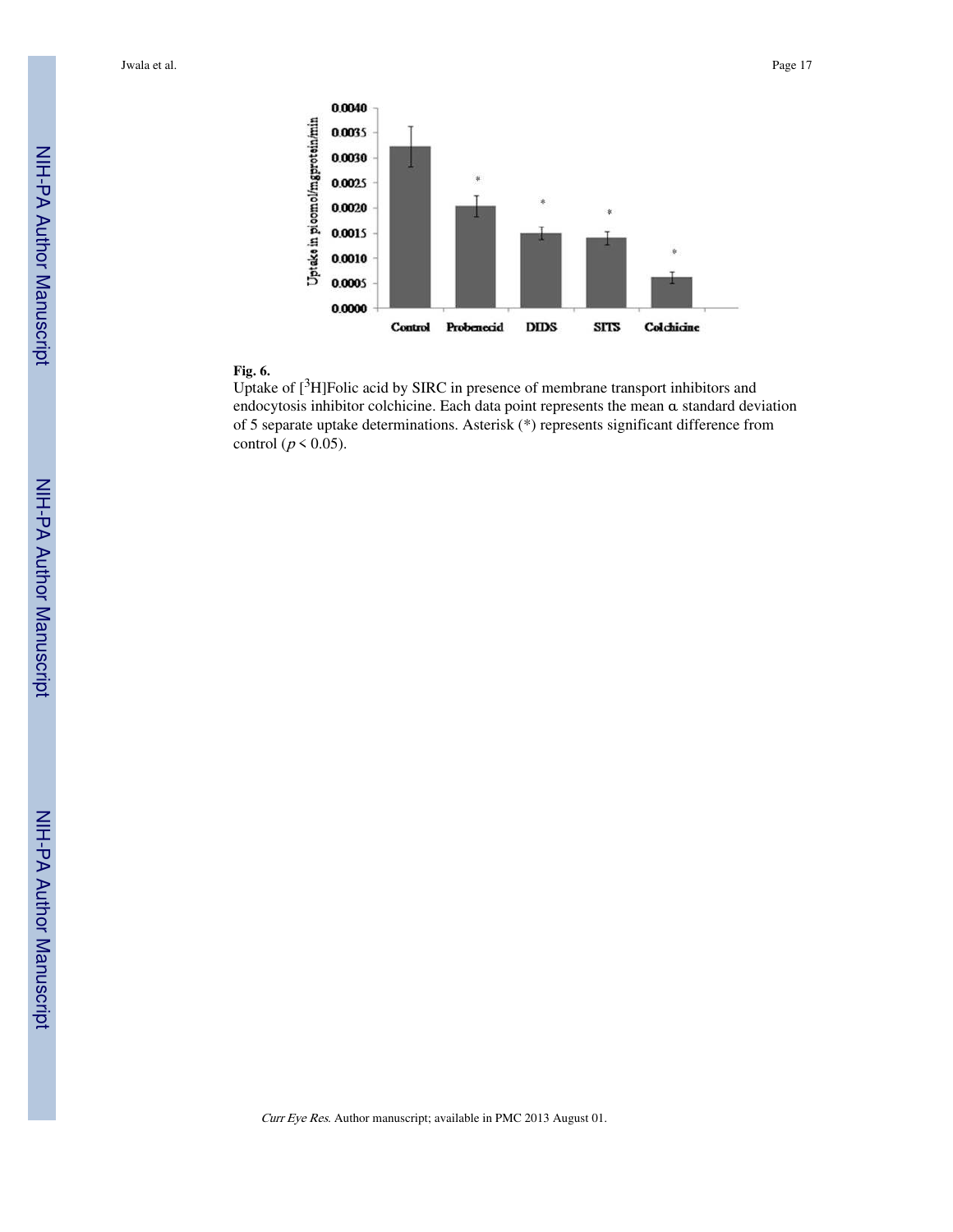

#### **Fig. 7.**

Substrate specificity of uptake of  $[{}^{3}H]$ Folic acid (10 nM) by SIRC cells in presence of various structurally related and unrelated analogs. Each data point represents the mean standard deviation of 5 separate uptake determinations. Asterisk (\*) represents significant difference from control ( $p \le 0.05$ ).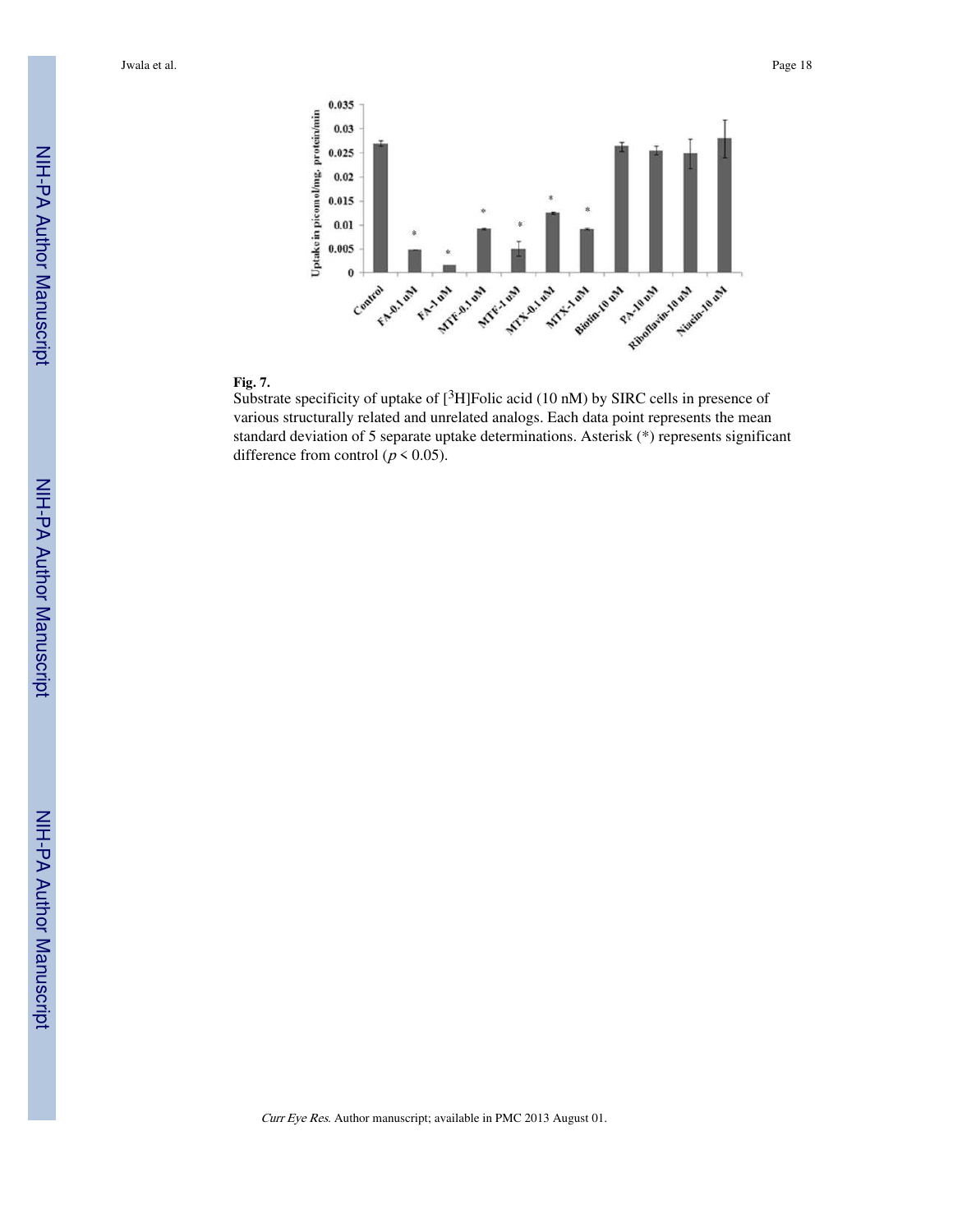

#### **Fig. 8.**

Uptake of [<sup>3</sup>H]Folic acid (10 nM) in presence of various concentrations of cold folic acid on SIRC cell line. Saturation kinetic parameters are as follows :  $V_{max}$ :  $1.5*10<sup>-5</sup>$ , K<sub>m</sub> : 14.22 nM and  $K_d$ : 2.1\*10<sup>-6</sup> min.<sup>-1</sup> Each data point represents the mean standard deviation of 5 separate uptake determinations.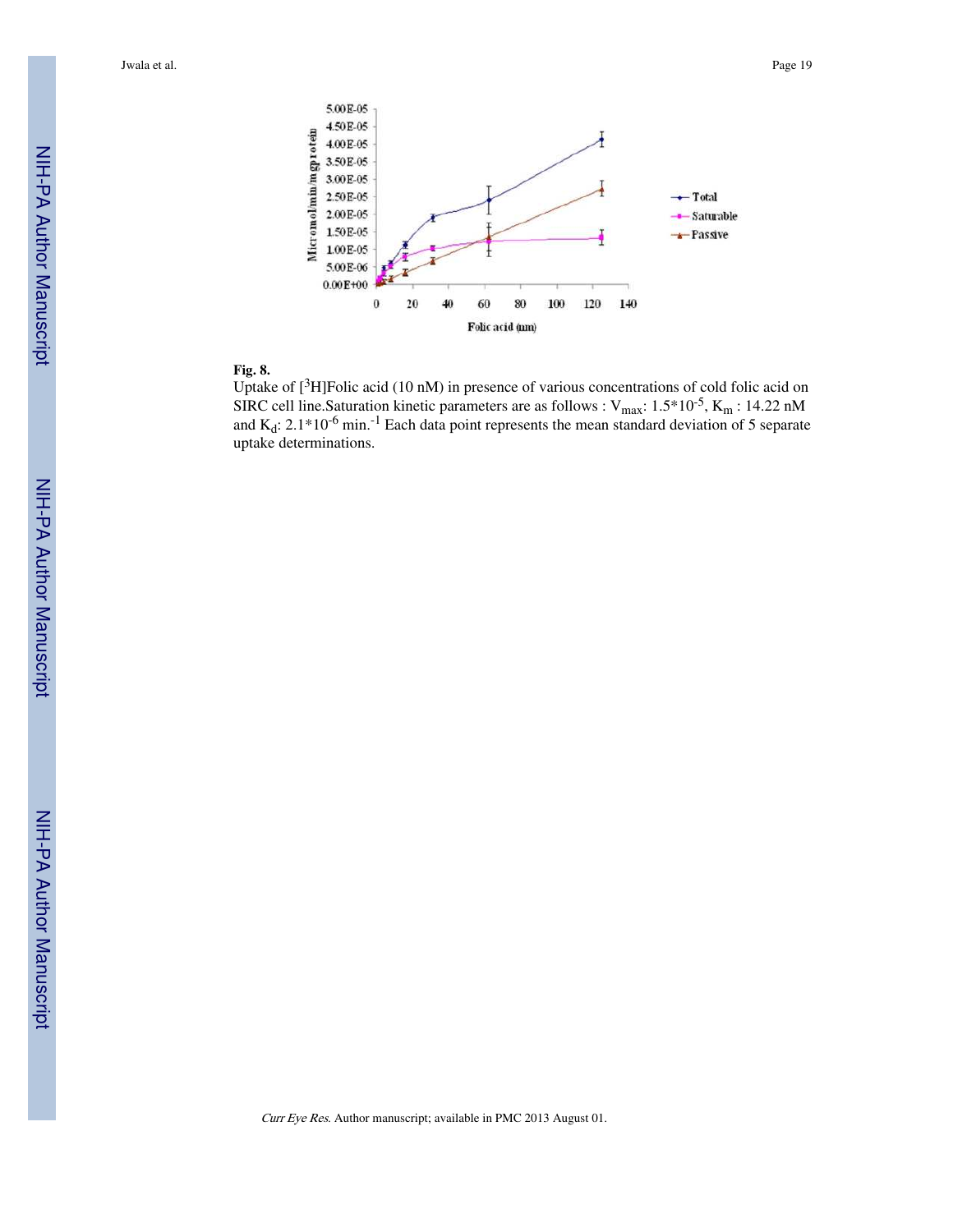



Effect of Ca<sup>2+</sup>/calmodulin-mediated pathways modulators on the uptake of  $[{}^{3}H]$ Folic acid in SIRC cells. Each data point represents the mean standard deviation of 5 separate uptake determinations. Asterisk (\*) represents significant difference from control ( $p < 0.05$ ).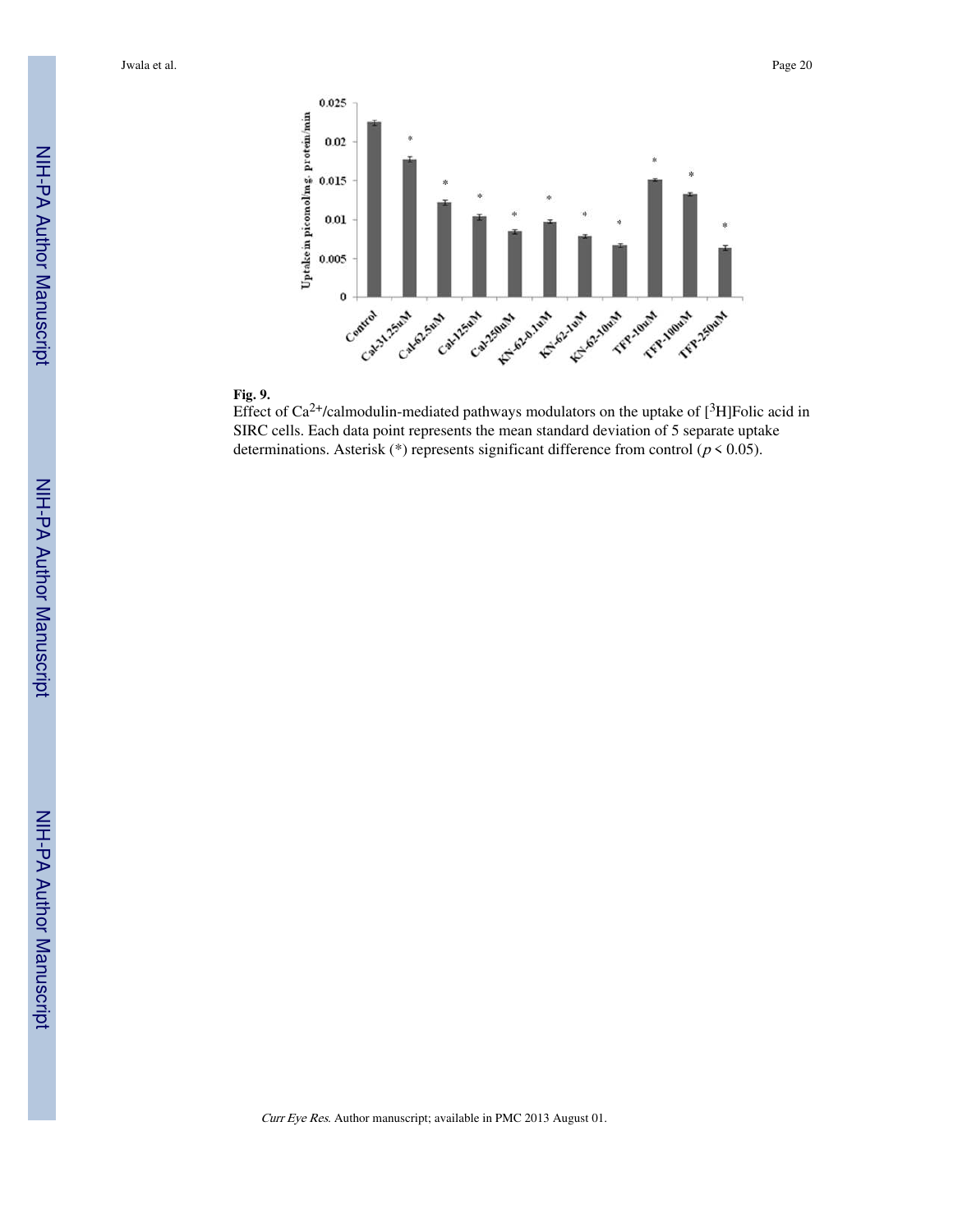



Effect of PKA pathway modulators on the uptake of  $[{}^{3}H]$ Folic acid in SIRC cells. Each data point represents the mean standard deviation of 5 separate uptake determinations. Asterisk (\*) represents significant difference from control ( $p < 0.05$ ).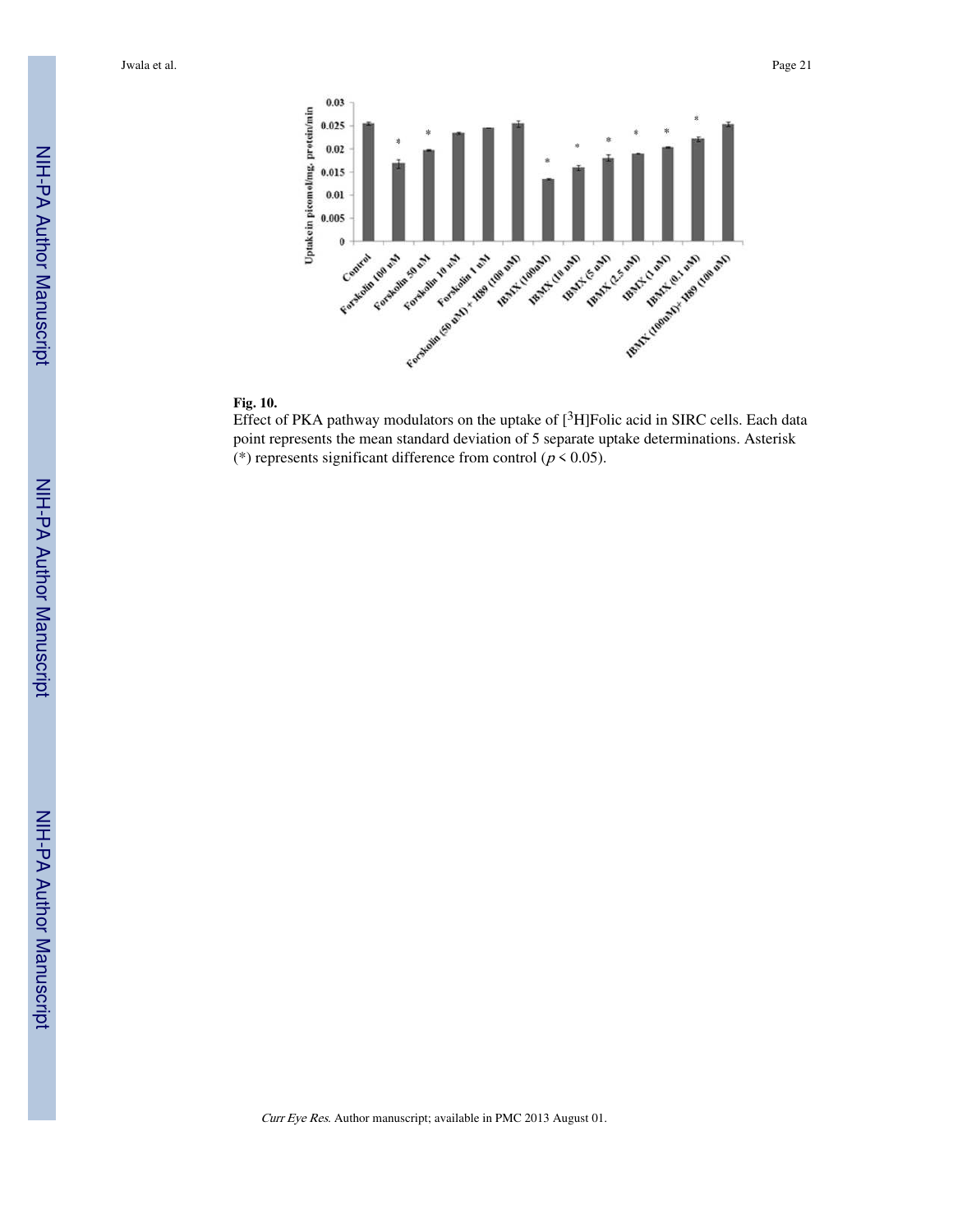



Effect of PTK pathway modulators on the uptake of  $[{}^{3}H]$ Folic acid in SIRC cells. Each data point represents the mean standard deviation of 5 separate uptake determinations. Asterisk (\*) represents significant difference from control ( $p < 0.05$ ).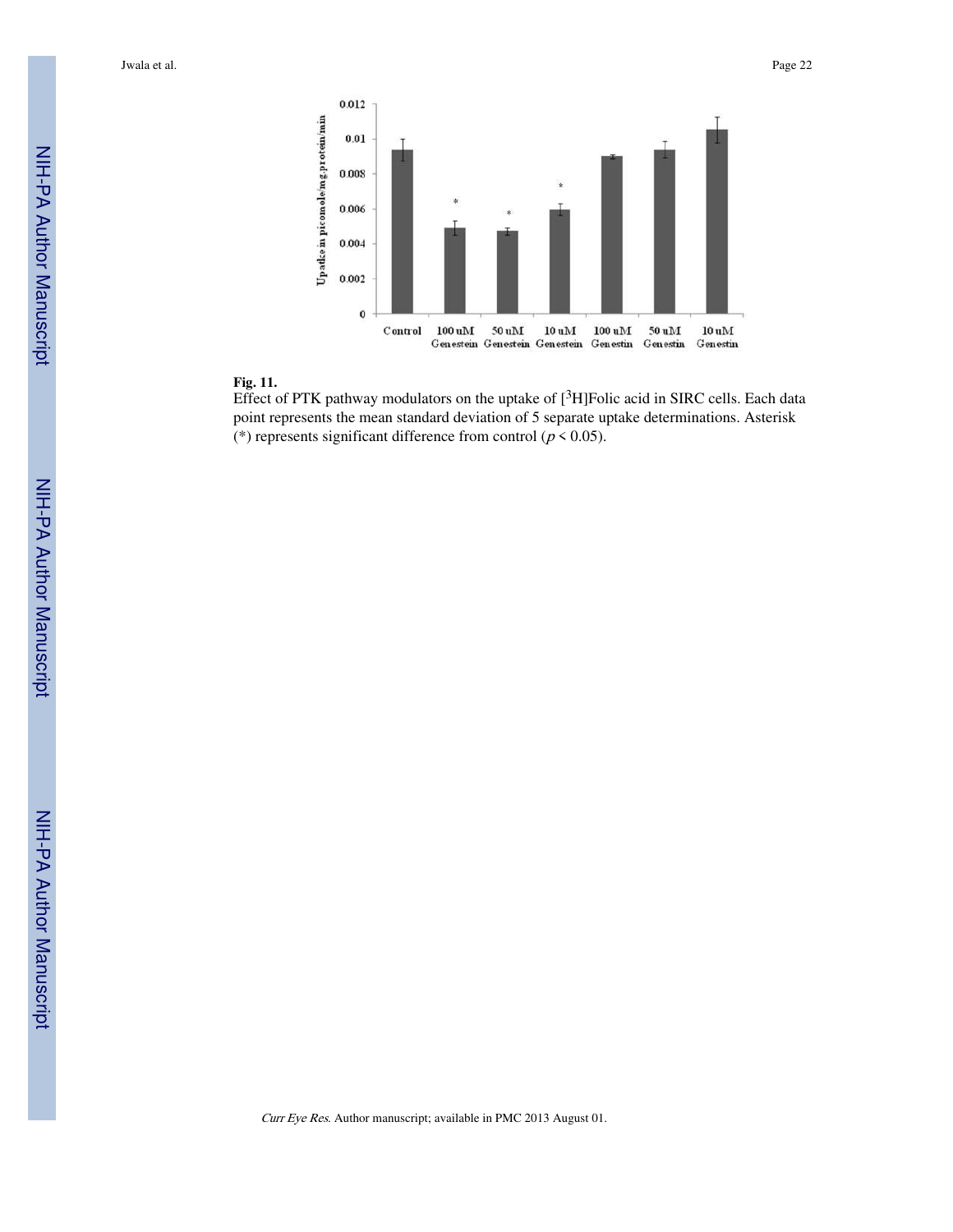

#### **Fig. 12.**

RT-PCR analysis of FR-α (Folate receptor), RFC (reduce folate carrier), PCFT (Proton coupled folate transporter). GAPDH (Glyceraldehyde 3-phosphate dehydrogenase)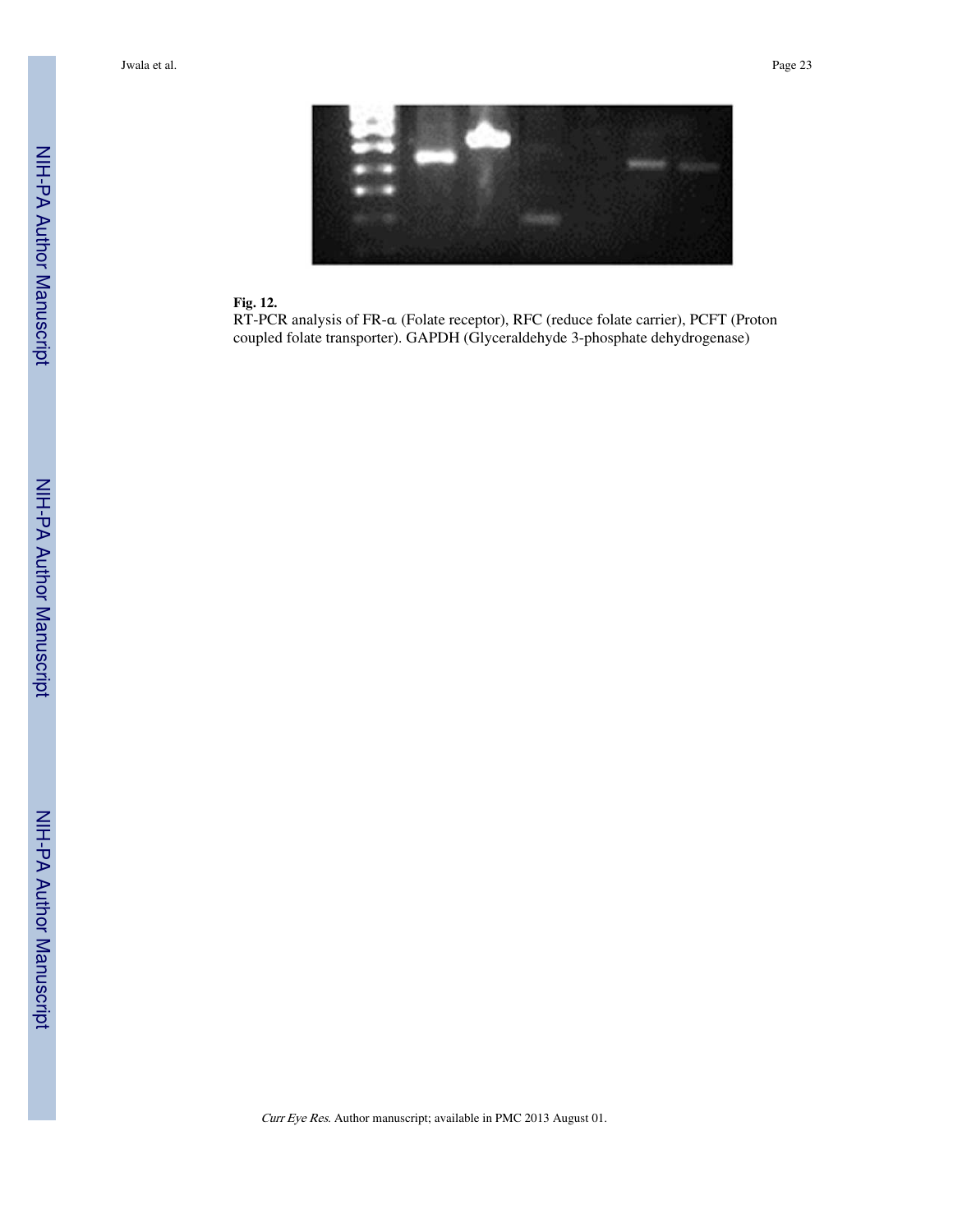



Western blot analysis of FR-α (Folate receptor) and PCFT (Proton coupled folate transporter).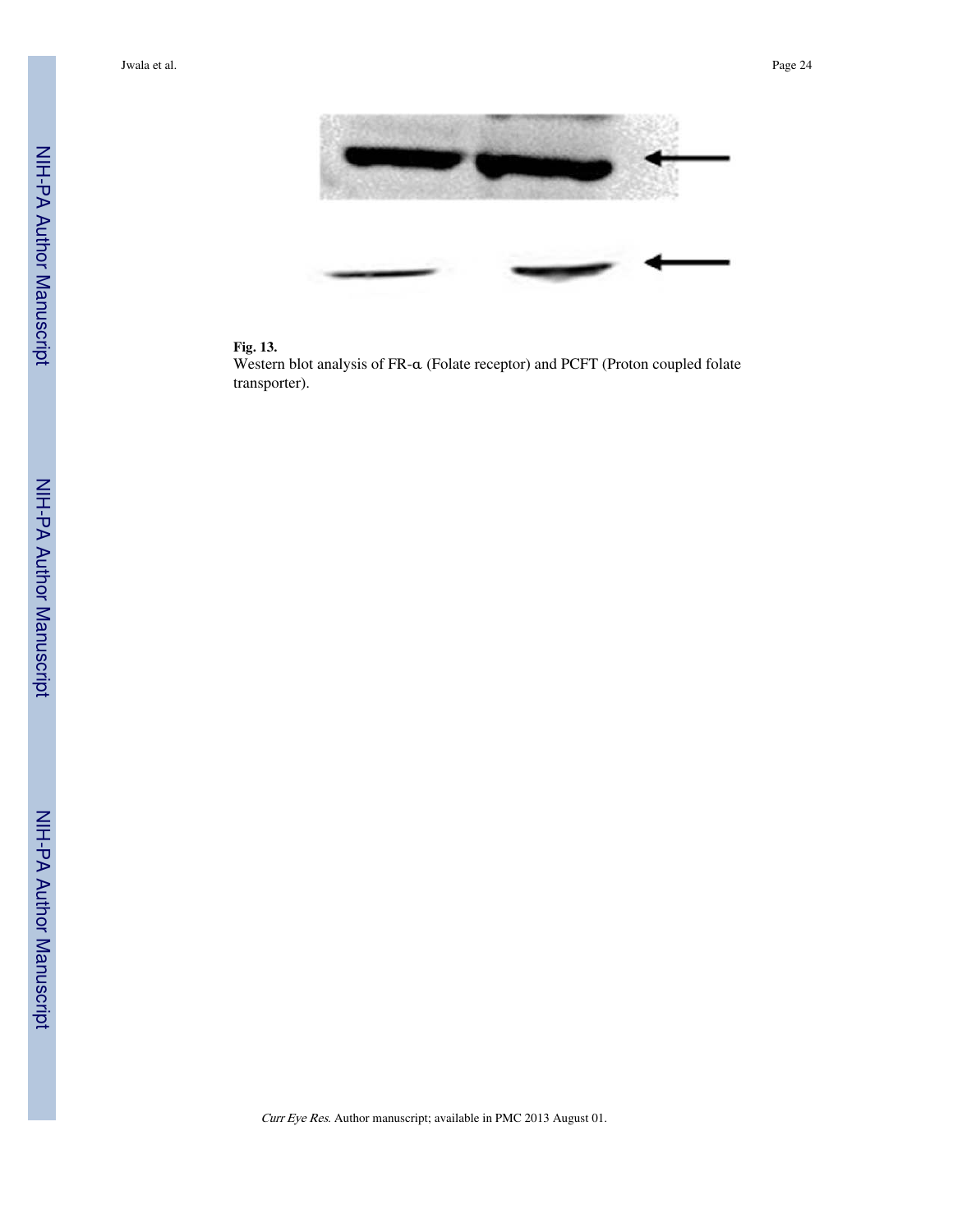



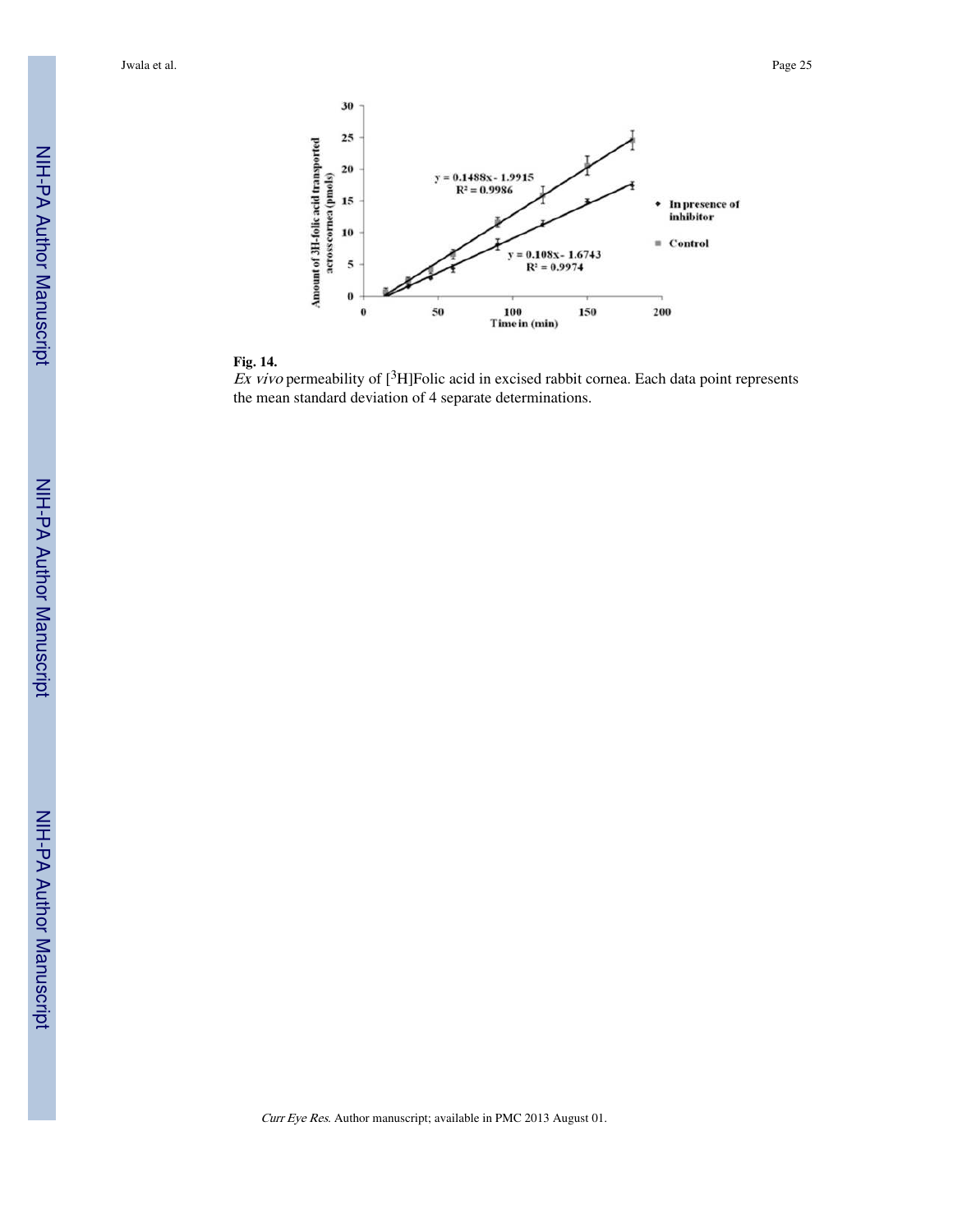#### **Table 1**

# Primers for RT-PCR analysis

| Gene         | <b>NCBI Accession code</b> | Sequence $(5'$ ->3')          | <b>Product length</b> |
|--------------|----------------------------|-------------------------------|-----------------------|
| <b>GAPDH</b> | NM 002046.3                | Forward: GGGAAGGTGAAGTTCGGAGT | 633                   |
|              |                            | Reverse: GCCAGTAGAGGCAGGGATGA |                       |
| <b>GAPDH</b> | NM 002046.3                | Forward: GTCCACCACTGACACGTTGG | 729                   |
|              |                            | Reverse: GGGAAGGTGAAGGTCGGAGT |                       |
| <b>FRa</b>   | NM 016724.2                | Forward: GCATTTCATCCAGGACACCT | 407                   |
|              |                            | Reverse: TCATGGCTGCAGCATAGAAC |                       |
| <b>RFC</b>   | NM 194255.1                | Forward: GCTCCTACCAGTTCCTCGTG | 621                   |
|              |                            | Reverse: AGACACTGCAAACCCAGCTT |                       |
| <b>PCFT</b>  | NM 080669.3                | Forward: CTCCACGTCGGCTACTTCGT | 625                   |
|              |                            | Reverse: CCATCCCCAGGATGTTGAAG |                       |
| <b>PCFT</b>  | NM 080669.3                | Forward: CTCCAGGTCGGCTACTTCGT | 624                   |
|              |                            | Reverse: CATCCCCAGGATGTTGAAGG |                       |